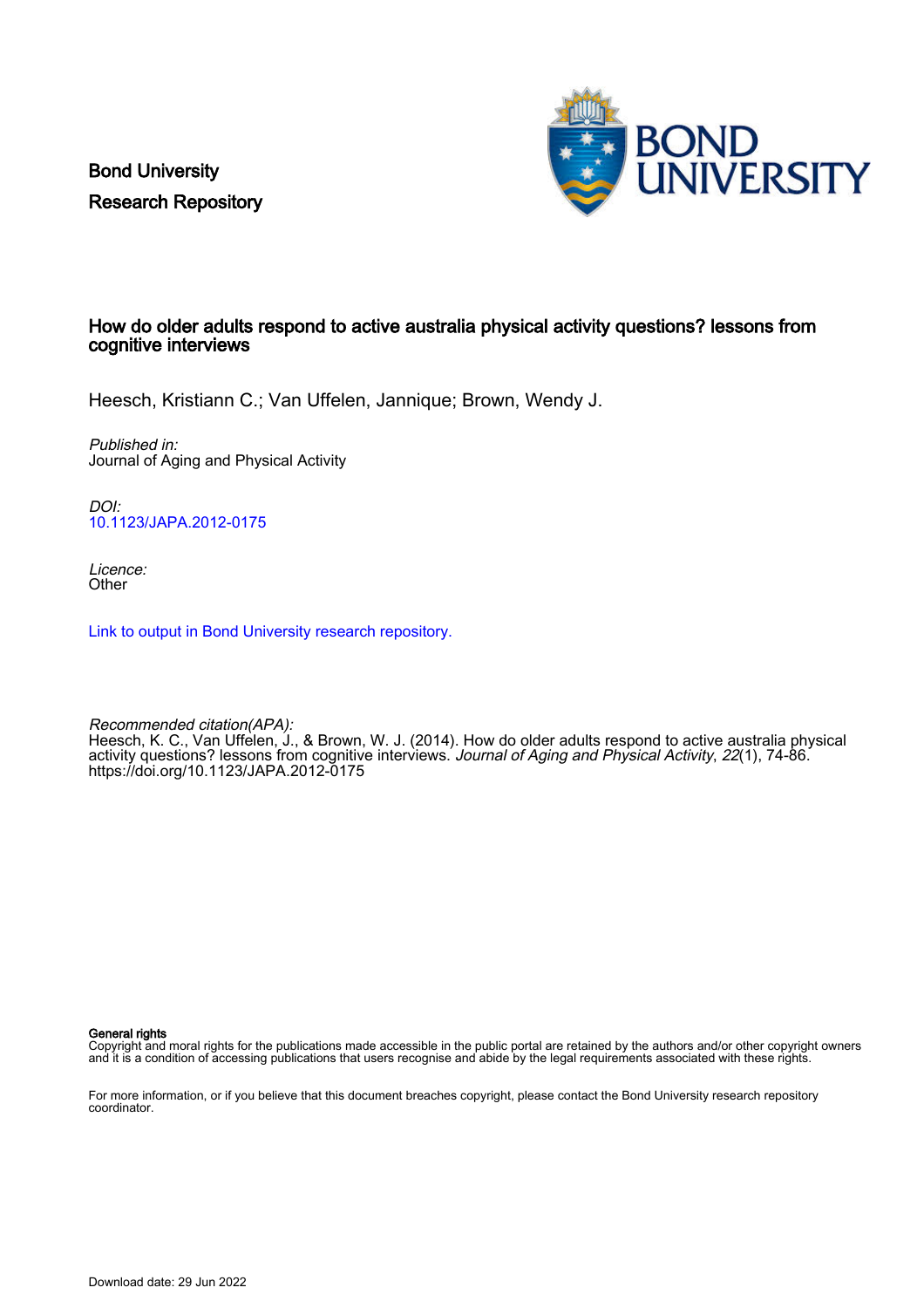| $\mathbf 1$<br>$\overline{2}$ | How Do Older Adults Respond to                       |
|-------------------------------|------------------------------------------------------|
| 3                             | <b>Active Australia Physical Activity Questions?</b> |
| $\overline{4}$                | <b>Lessons from Cognitive Interviews</b>             |
| 5                             |                                                      |
| 6                             |                                                      |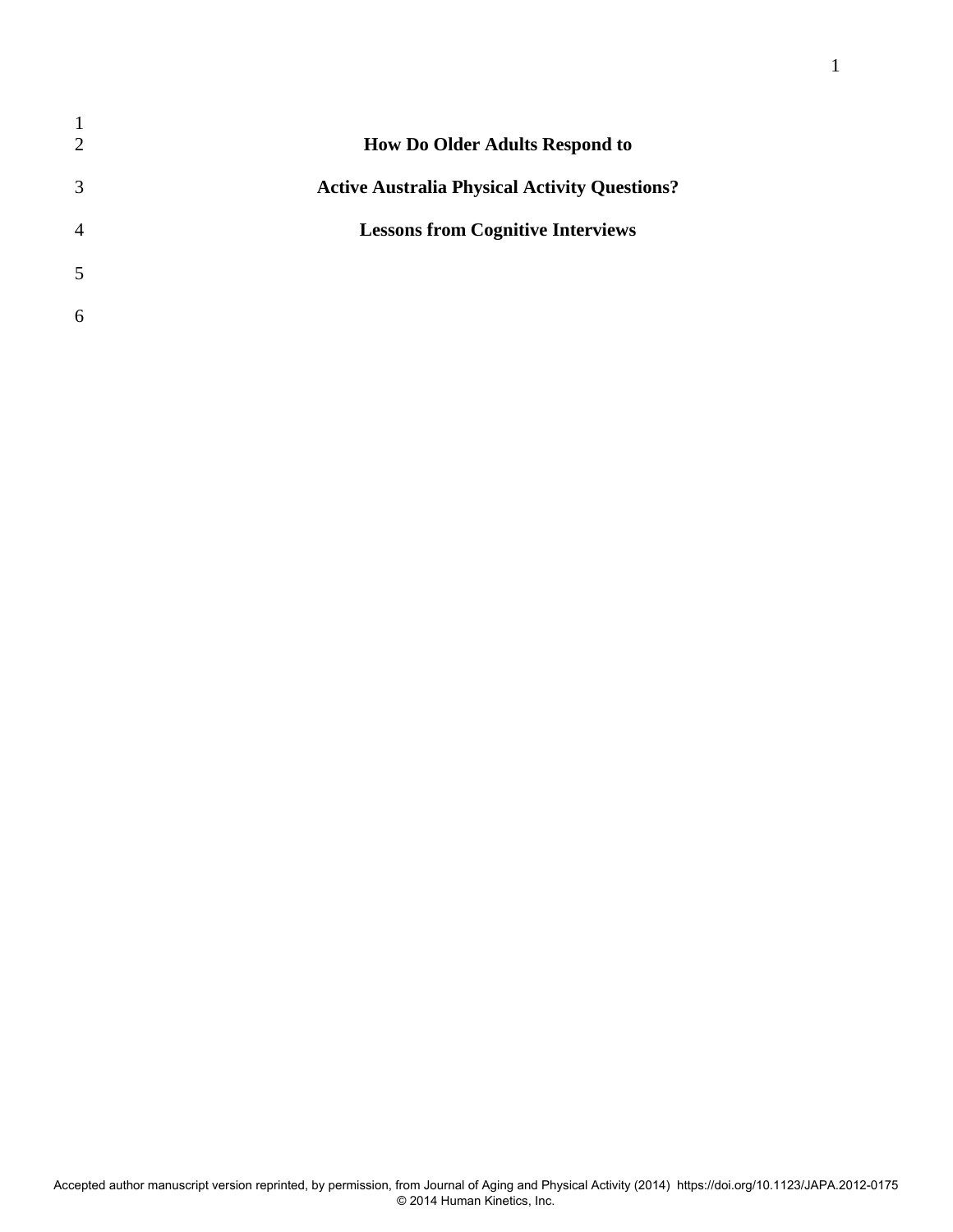1 Abstract

| $\overline{2}$ | The aim of this study was to examine older adults' understanding and interpretation of a          |
|----------------|---------------------------------------------------------------------------------------------------|
| 3              | validated questionnaire for physical activity surveillance, the Active Australia Survey (AAS). To |
| $\overline{4}$ | address this aim, cognitive interviewing techniques were used during face-to-face semi-           |
| 5              | structured interviews with 44 adults aged 65-89 years. Qualitative data analysis revealed that    |
| 6              | participants were confused with questionnaire phrasing, misunderstood the scope of activities to  |
| $\tau$         | include in answers, and misunderstood the time frame of activities to report. They also struggled |
| 8              | to accurately estimate the frequency and duration of their activities. Our findings suggest that  |
| 9              | AAS questions may be interpreted differently by older adults than intended by survey              |
| 10             | developers. Findings also suggest that older adults use a range of methods for calculating PA     |
| 11             | frequency and duration. The issues revealed in this study may be useful for adapting AAS for use  |
| 12             | in older community-dwelling adults.                                                               |
| 13             |                                                                                                   |
| 14             | Keywords: physical activity, exercise, qualitative methods, interviews, questionnaire, survey,    |
| 15             | aged, elderly                                                                                     |
| 16             |                                                                                                   |
| 17             |                                                                                                   |
| 18             |                                                                                                   |

19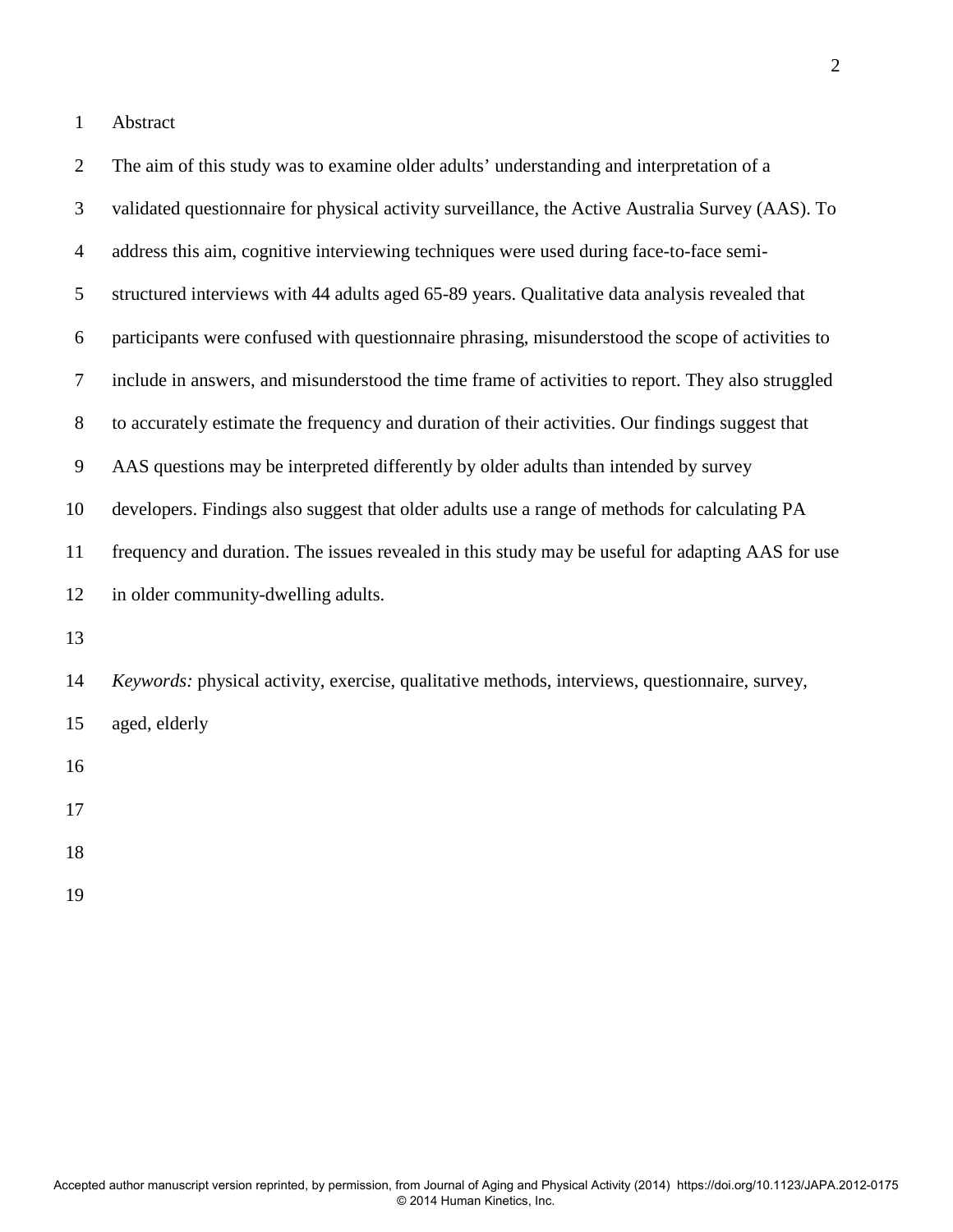| $\mathbf{1}$   | Evidence on the beneficial effects of physical activity (PA) in older adults (Chodzko-Zajko      |
|----------------|--------------------------------------------------------------------------------------------------|
| $\overline{2}$ | et al., 2009; Nelson et al., 2007) is largely based on epidemiological studies, in which         |
| 3              | questionnaires have, in light of their ease of administration and relatively low cost, been the  |
| $\overline{4}$ | preferred method of assessment (Bauman, Phongsavan, Schoeppe, & Owen, 2006; Lagerros &           |
| 5              | Lagiou, 2007). In Australia, the Active Australia Survey ([AAS]; Australian Institute of Health  |
| 6              | and Welfare, 2003) is widely used for federal (Armstrong, Bauman, & Davies, 2000) and state-     |
| $\tau$         | specific physical activity surveillance (e.g., Chau, Smith, Chey, Merom, & Bauman, 2007;         |
| $8\,$          | Tomlin, Joyce, & Patterson, 2012), as well as in population-wide intervention research (Marshall |
| 9              | et al., 2004; Merom et al., 2004). Because of its relatively strong measurement properties,      |
| 10             | including good validity and reliability (Brown, Burton, Marshall, & Miller, 2008; Brown, Trost,  |
| 11             | Bauman, Mummery, & Owen, 2004; Timperio, Salmon, & Crawford, 2003) and its                       |
| 12             | responsiveness to change (Reeves et al., 2010), AAS is increasingly being used in other          |
| 13             | countries. In line with a growing focus on the importance of PA for older people, AAS is also    |
| 14             | increasingly being used to assess PA levels in this population group. However, little is known   |
| 15             | about how older people cope with the recall and formulation aspects of responding to questions   |
| 16             | about a behaviour as complex as PA.                                                              |
| 17             | Our aim was therefore to examine older people's understanding and interpretation of the          |
| 18             | questions asked in AAS, in order to uncover cognitive problems that they may have with           |
| 19             | responding to PA questions. We used cognitive interviewing methods, as use of these methods      |
| 20             | has uncovered cognitive problems during the development of questionnaires in other fields        |
| 21             | (Collins, 2003; Drennan, 2003) and during the refinement and development of other PA             |
| 22             | measures (Fisher, Falkner, Trevisan, & McCauley, 2000; McKenna, Foster, & Page, 2004; Nigg       |

23 et al., 2005; Topolski et al., 2006).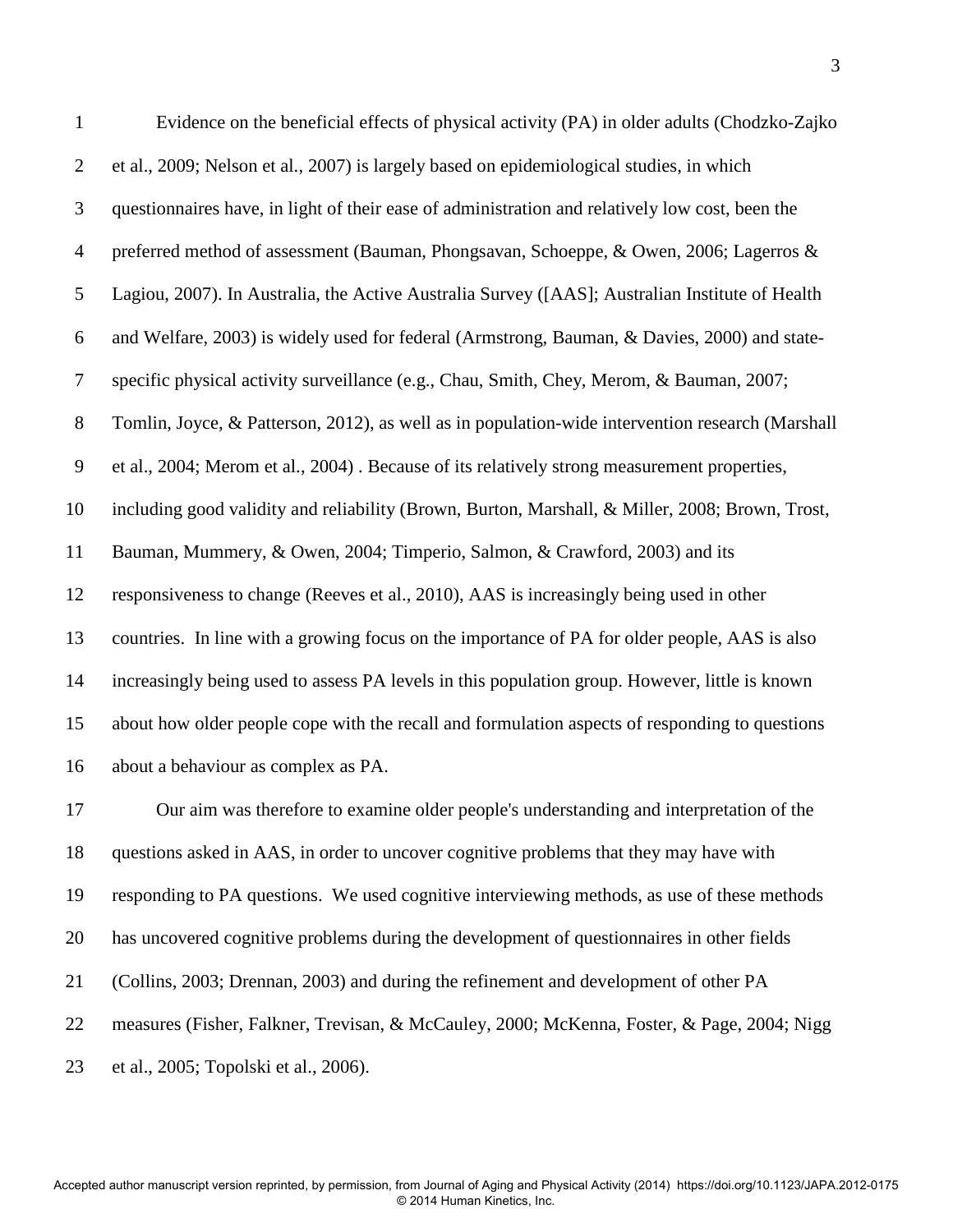1 Method

# 2 *Participants*

- 
- 3 As reported previously

4 https://we.we.u.e.u.id/2011/2011/2012/induction-server welling residents of Brisbane, Australia, 5 aged ≥65 years. We purposively sampled to include men and women with varying education and 6 PA levels given that these factors influence understanding of PA questionnaires (Durante  $\&$ 7 Ainsworth, 1996). To recruit older adults with different levels of PA and education levels, flyers 8 were displayed at a variety of voluntary organisations with large numbers of older adult members 9 and located in different suburbs of the city (e.g., bridge clubs, senior centres, and exercise centres 10 for older adults), and emails and notices in e-newsletters were sent to university staff to 11 encourage them to pass along the study details to eligible friends and relatives. Potential 12 participants were initially screened by telephone. Those who reported an inability to walk >100 13 meters without aid, were unable to speak and understand English, or were unable to cognitively 14 respond to our questioning, were ineligible. The study protocol was approved by the 15 **of Ethics Committee.** 

16 *Cognitive Interviewing* 

17 The theoretical framework underpinning the interview process was the Conrad and Blair 18 question-and-answer model of survey response (Conrad & Blair, 1996), a revised version of the 19 Tourangeau question-and-answer model (Tourangeau, 1984). In accordance with this model, we 20 sought to understand participants' progression through three stages of responding to a question: 21 1) comprehension (understanding the meaning of the words used and the information being 22 requested); 2) response formulation (information retrieval and mental calculations required to 23 develop responses); and 3) response mapping (fitting answers into pre-specified response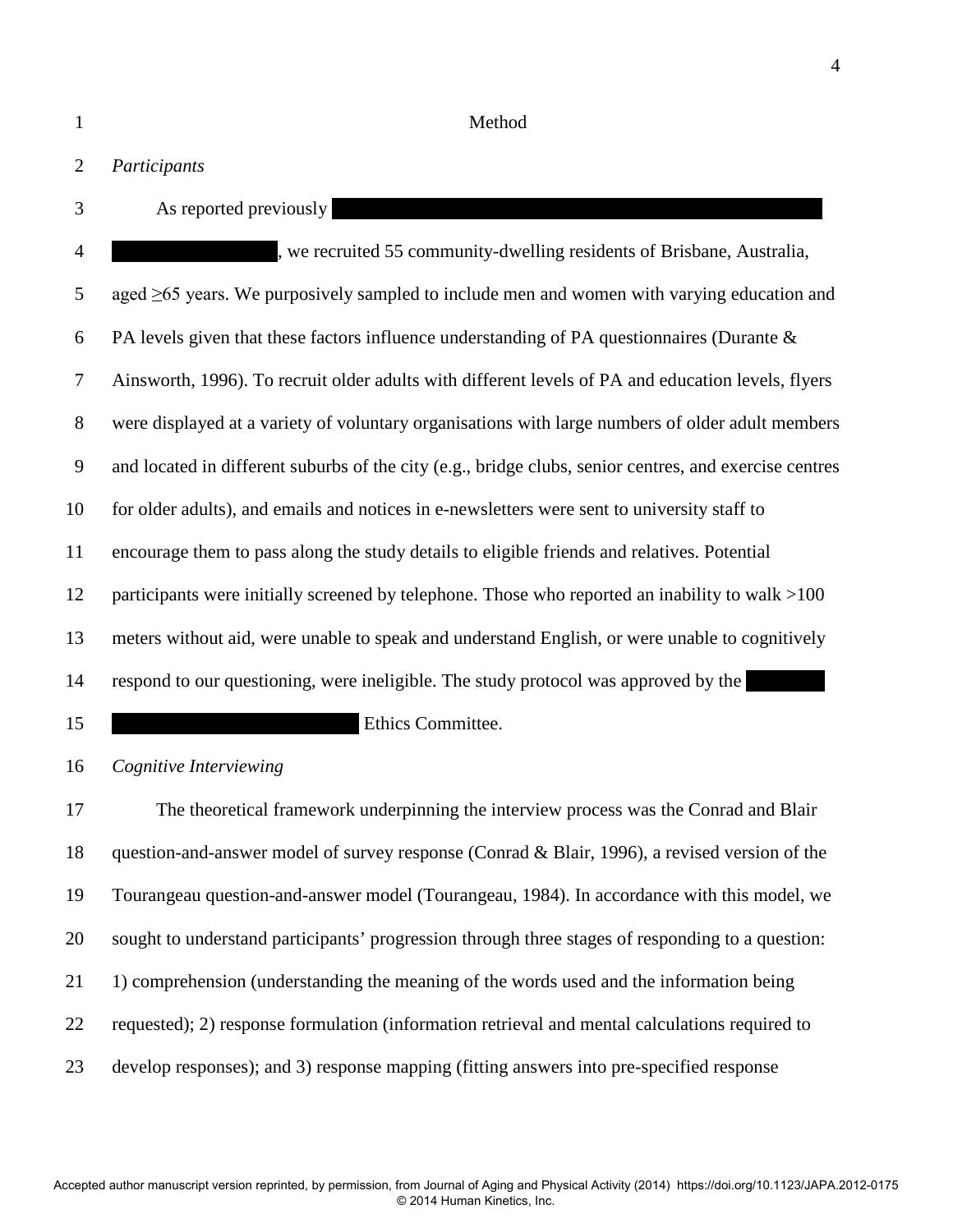1 formats). To document participants' progress through these stages, two cognitive interviewing 2 techniques were used. The first was concurrent think-aloud, and the second was scripted and 3 unscripted probing (Beatty & Willis, 2007; Drennan, 2003; Jobe & Mingay, 1989). The 4 interview protocol was pre-tested in three practice interviews and refined after each of these 5 interviews.

6 *Interview Protocol* 

7 Each participant provided informed consent and completed a questionnaire on socio-8 demographic and health-related characteristics before the start of a face-to-face interview with 9 two interviewers. One interviewer led the interview while another (or a 10 research assistant) audio-recorded, noted non-verbal communication and asked probing 11 questions.

12 During the interview, the participant completed four short PA surveillance questionnaires 13 as part of a larger study on measurement of PA in older adults. In addition to AAS, the 14 participant responded to the Behavioral Risk Factor Surveillance System (Centers for Disease 15 Control and Prevention, 2003), the PA Scale for the Elderly (Washburn, Smith, Jette, & Janney, 16 1993), and the International PA Questionnaire (Craig et al., 2003). These questionnaires were 17 included in the larger study because they are the most frequently used PA surveillance 18 questionnaires and they have been used with older adults. To decrease possible bias from 19 questionnaire ordering, the order of questionnaire administration was determined by a computer-20 based random order generator, and the participant was instructed before the start of each new 21 questionnaire after the first one, to respond as if the person had not already completed other 22 questionnaires. Interviews concluded with the participant receiving a \$20 gift voucher. 23 For the current analysis, only AAS questions were examined, and thus the specific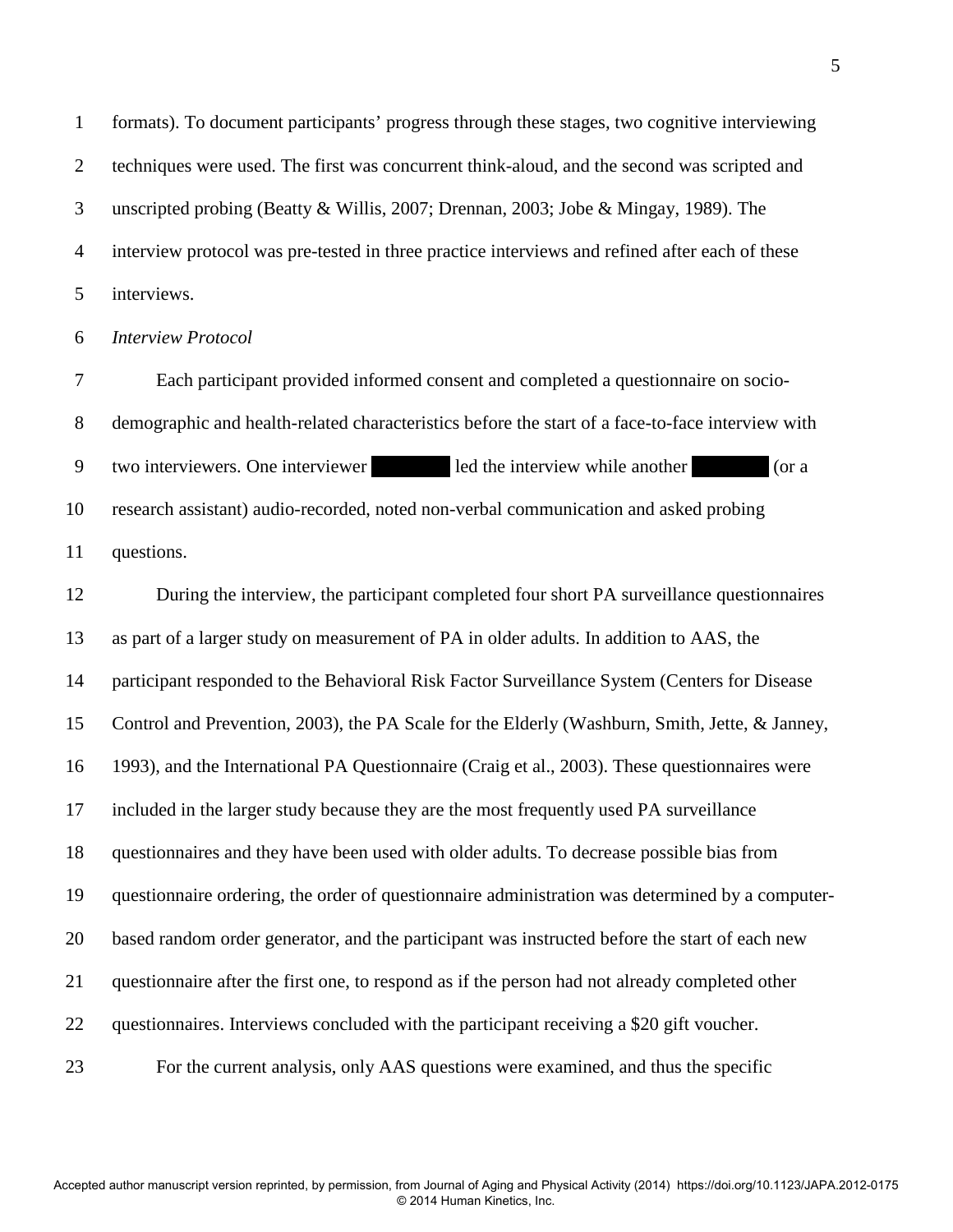1 interview protocol used for gathering data about AAS is described next. Each participant was 2 asked to practice the cognitive interviewing think-aloud technique and then to use the technique 3 in responding to AAS questions (See Appendix for AAS questions). The participant was asked to 4 read each AAS question aloud, verbalize the process of formulating an answer, and write the 5 answer on a printed copy of the questionnaire. Thus, although interviews were held in a face-to-6 face setting, the process of completing AAS replicated a survey context as much as possible, in 7 that each participant completed a pen and paper version of AAS as part of the interview process. 8 If a participant did not adequately verbalize the process used for formulating an answer, the 9 interviewers asked probing questions to learn whether the participant understood the intent of the 10 question (e.g., *What activities are you including in your answer?*) and how the person had 11 formulated a response (e.g., *How did you come up with this answer?*). The interviewers also 12 noted any difficulties in recording responses on the printed copy of the questionnaire. 13 *Active Australia Physical Activity Survey* 14 AAS is an 8-item measure developed for PA surveillance of adults aged 18 to 75 years 15 (Australian Institute of Health and Welfare, 2003): see Appendix. It assesses four PA domains in 16 the following order: walking (*for recreation, exercise or to get to and from places*), vigorous 17 gardening and heavy work around the yard (*which made you breather harder or puff and pant*), 18 vigorous PA (*that makes you breathe harder or puff and pant, [e.g., jogging, cycling, aerobics,* 

19 *competitive tennis]*), and moderate PA (*e.g., gentle swimming, social tennis, golf*). For each

20 domain, participants reported the number of times the activity was performed in the previous

21 week, as a measure of frequency, and the total time (hours and minutes) spent in the activity in

22 the last week, as a measure of duration. The vigorous gardening and yardwork questions are

23 included after the walking questions to allow participants to report such activities but to dissuade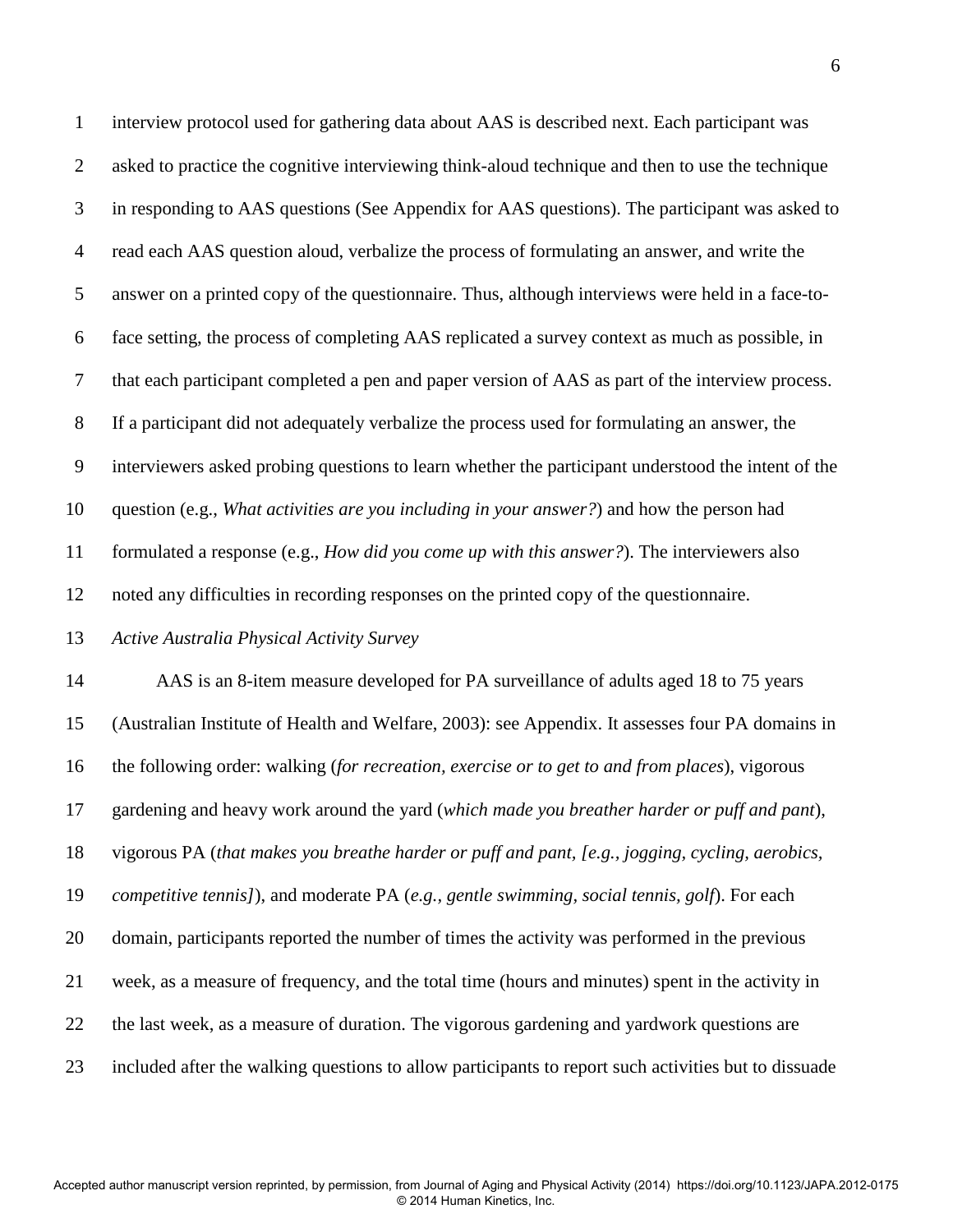1 them from reporting these activities in questions about vigorous PA that follow. Reponses to the 2 gardening and yardwork questions are not subsequently used for computing PA scores, and thus 3 were not analysed in the present study.

4 *Data Analysis* 

5 As described elsewhere (van Uffelen et al., 2011), each interview for the larger study, 6 which included the use of cognitive interviewing techniques with the four PA questionnaires, 7 was transcribed into a word processing file, and field notes about the interview were added to the 8 file. Data within the file were labeled to reflect the specific questionnaire and PA domain to 9 which they pertained (e.g., AAS walking questions). Each file was then imported into NVivo 8 10 qualitative analysis software (QSR International, Melbourne, Australia) to organize, manage and 11 code the data. The importation process automatically created a category in NVivo for each label, 12 to allow for the coding of data separately by domain within each questionnaire (e.g., walking, 13 vigorous PA, and moderate PA domains in AAS). Data pertaining to AAS were used for the 14 analysis described in this paper.

15 Using the Conrad and Blair model (Conrad & Blair, 1996), a participant's AAS responses 16 were further coded into the comprehension, response formulation, and response mapping stages 17 of questionnaire response. This model suggests that within each stage, participants can encounter 18 computational, lexical, logical, omission, or temporal problems (Conrad & Blair, 1996), and 19 thus, in coding AAS data, we specifically sought out evidence of these problems in completing 20 AAS within each stage. In addition, we created a separate 'Activities' theme to describe the 21 variety of activities that participants reported that they had included in their response to AAS 22 questions.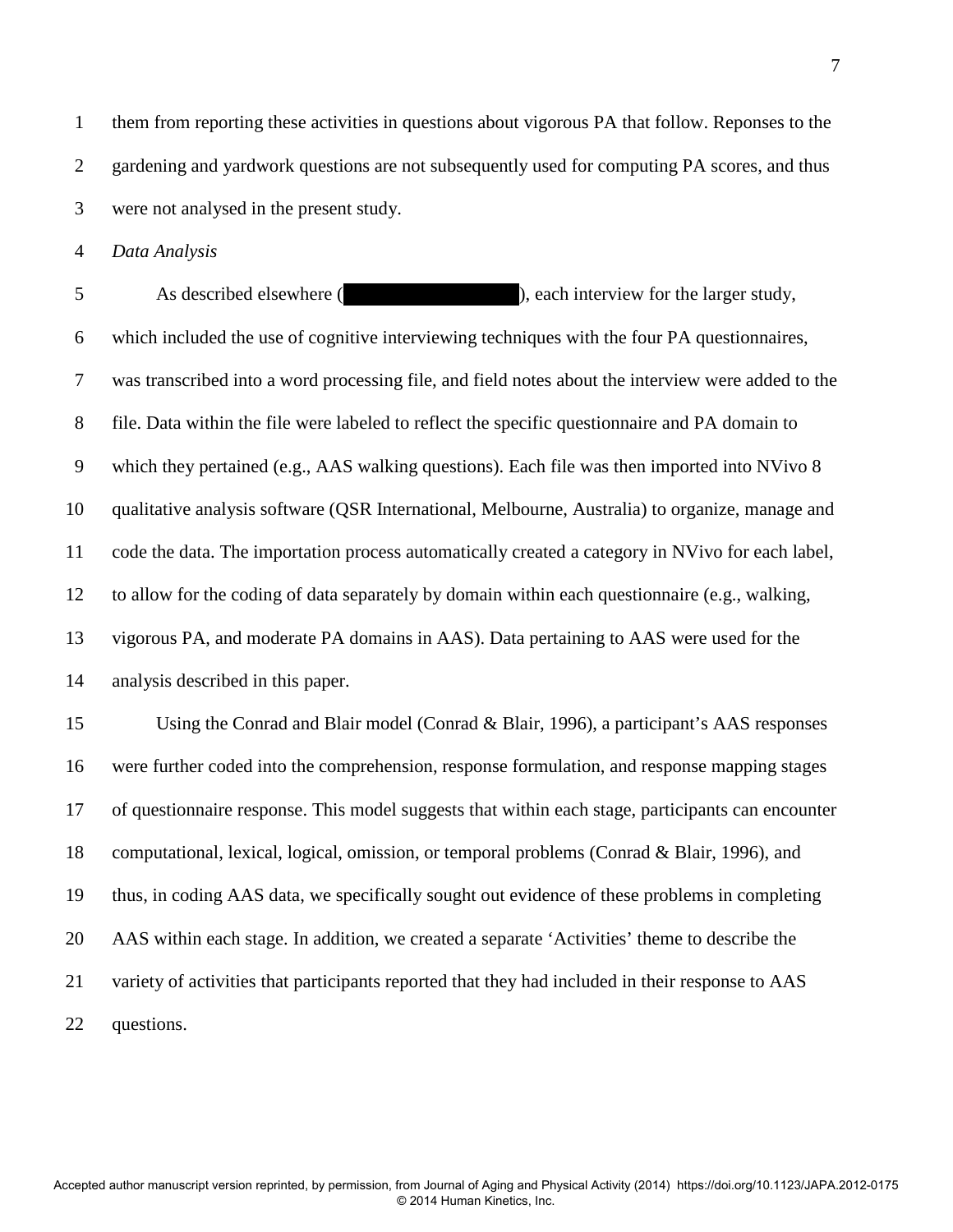1 Two researchers ( $\gamma$ ) jointly developed the initial themes within each stage in the 2 Conrad and Blair model. They began by first analyzing AAS data from participants who 3 completed AAS as the first of the four questionnaires they completed for the larger study 4 described above. Next, the researchers used these themes to jointly code transcripts from 5 participants who completed AAS as their second or third questionnaire, and they noted any 6 themes that they had not noted in transcripts already coded. The first author then reviewed all 7 themes, merged those that overlapped, and summarized the findings. To assess the credibility of 8 the findings, she reviewed the transcripts of participants who completed the AAS as the first 9 questionnaire in their interview, to ensure that the summary reflected only themes present in 10 these transcripts and thereby to exclude the possibility that themes could have been influenced by 11 the completion of PA questionnaires prior to completion of AAS. The second author then 12 reviewed the summary to confirm that the major themes were captured and the data were well 13 represented.

#### 14 Results

15 Characteristics of the analysis sample (*n* = 44) are presented in Table 1. Participants' ages 16 ranged from 65 to 89 years. Most participants were born in Australia and were retired although a 17 few still worked, at least part-time. Half did not have a university degree, and some reported 18 difficulty managing on their income. All participants reported at least good health although a few 19 were limited in their ability to walk 1 km.

20 The activities included in participant responses to questions about walking, vigorous PA, 21 and moderate PA are shown in Table 2. Participants reported these activities during the think-22 aloud process or, when not verbalized during that process, during probing of the activities they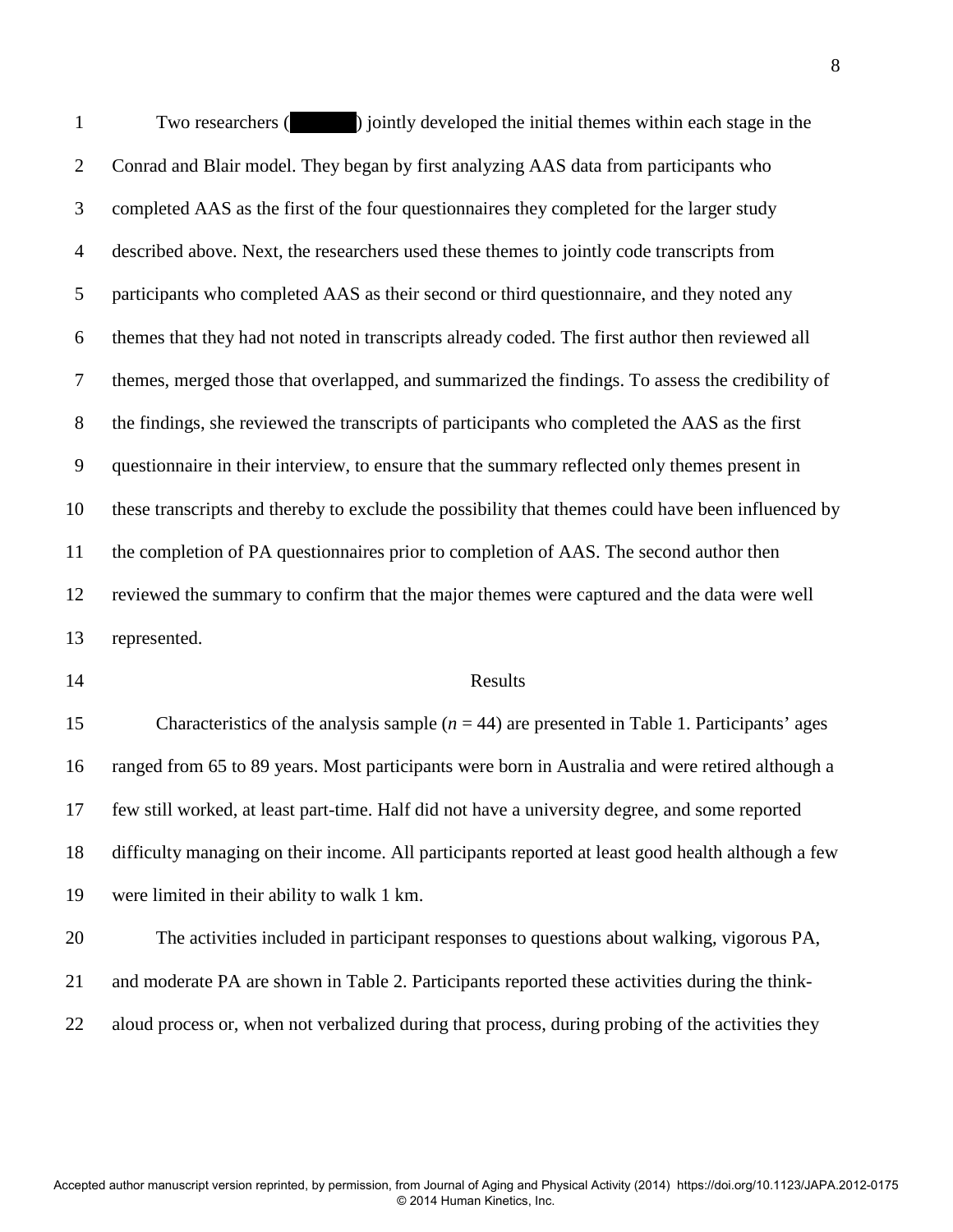1 were including in their responses. Activities are categorized into transport-related activities, 2 housework, exercise/sport, and other activities.

3 There was variation in the way that participants understood AAS instructions and wording 4 and in the way they formulated and mapped responses. This led to both under-reporting and 5 over-reporting of frequency and duration of activities. Specific problems with comprehension, 6 response formulation and response mapping are summarized in Table 3 and described in detail 7 below.

## 8 *Comprehension of the Requested Information*

9 *Misunderstanding the scope of activities for inclusion in each domain*. Most participants 10 understood that they were to include walking for exercise and for transport in responses to 11 walking questions. A few participants, however, when probed, indicated that they had not 12 included walking for transport and thus under-reported their walking. Some included start-and-13 stop walking in the house, walking around the yard, or walking while doing housework, and 14 some included walking as part of playing a sport (e.g., golf, lawn bowls), resulting in over-15 reporting. One man asked, "What if I also did some running?...I'm going to include running as 16 well as when I'm walking."

17 With the examples of vigorous and moderate PA provided in AAS limited to sports and 18 exercise, most participants limited the activities they reported as vigorous or moderate to such 19 activities and may have under-reported their activities as a result. For example, one woman said, 20 "I don't play competitive sport anymore," so reported no moderate PA. A few participants 21 considered the examples to be the only activities to report, and reported no activity if they had 22 not done any of the example activities.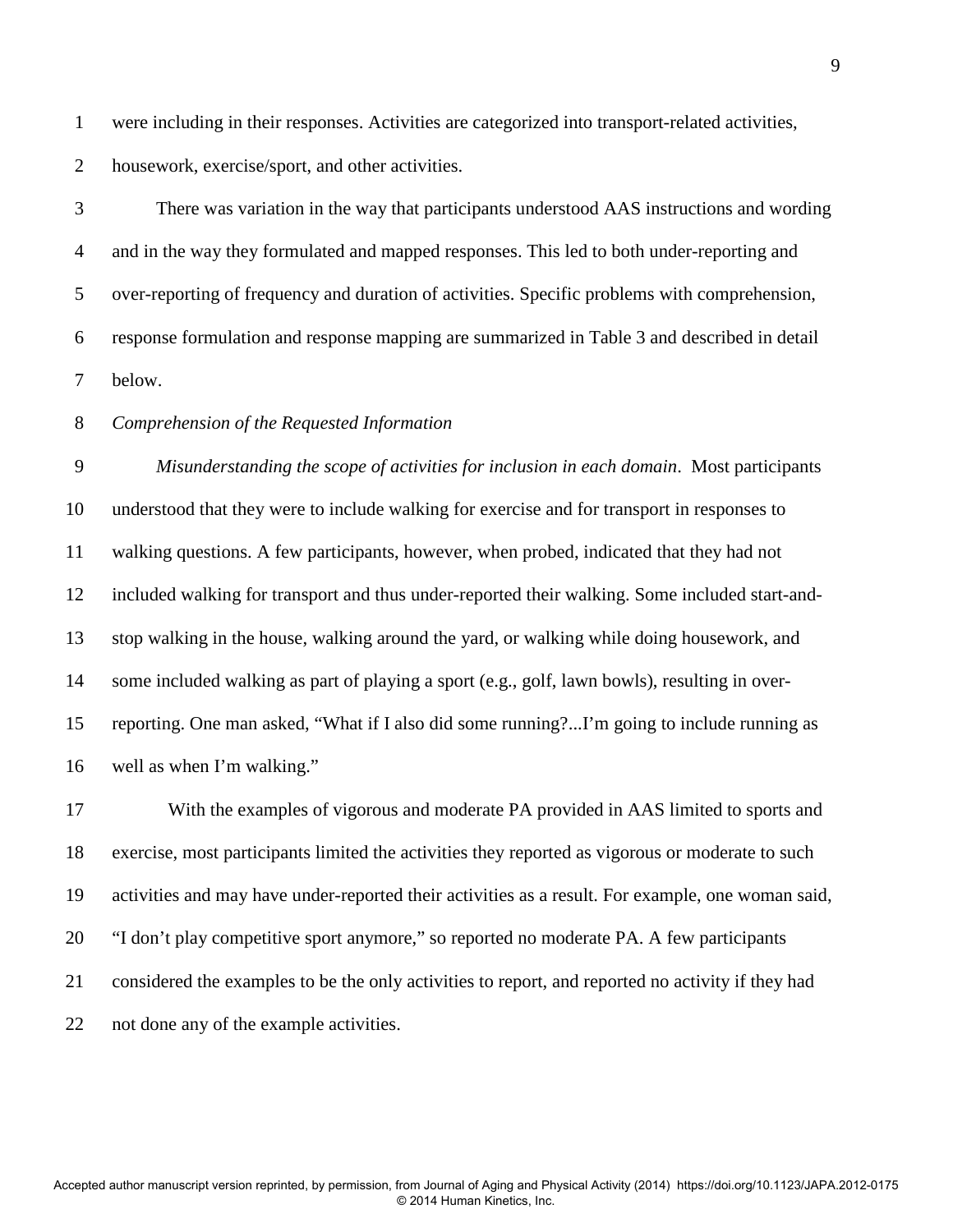1 Some participants said they did no activities that made them puff and pant and therefore 2 reported no vigorous PA, as would be appropriate based on the AAS definition of vigorous PA. 3 One male, who focused on the puff and pant criterion, limited his response to the portion of his 4 cycling that made him puff and pant (i.e., the riding uphill). Most participants, however, said 5 they did not puff or pant but they did vigorous PA that made them breathe heavier, "work 6 harder," or "get warmer" and included such activities in their responses, which may have 7 resulted in over-reporting of vigorous PA. One man explained the inclusion of his golfing as 8 vigorous PA, "Golf is probably the most vigorous that I did,... and it is hard work getting up 9 some of the hills pulling a buggy;...I might breathe a little bit harder, but I don't get to the 10 puffing or panting stage."

11 Most participants interpreted moderate PA to only include exercise and sports. Some 12 however interpreted the term more broadly and likely over-reported their activities. One man 13 interpreted moderate PA to be "physical activities that were not working, not sort of pottering 14 around the house." Another man, who questioned what types of activities were left to report as 15 moderate after having reported walking and vigorous PA, concluded that he should record 16 walking that he had not already reported, including "walking that wasn't for 10 17 minutes…ordinary walking around the house, household chores". Others also included their 18 housework as the previous questions (about vigorous PA) had specifically instructed to not 19 include housework. For example, one woman said, "Okay, now I get to talk about the other kinds 20 [of activity];…cleaning house would count, so let's see…mopping, sweeping, vacuuming, 21 spraying the carpet, and straightening up and doing other things - moving things around, re-22 arranging."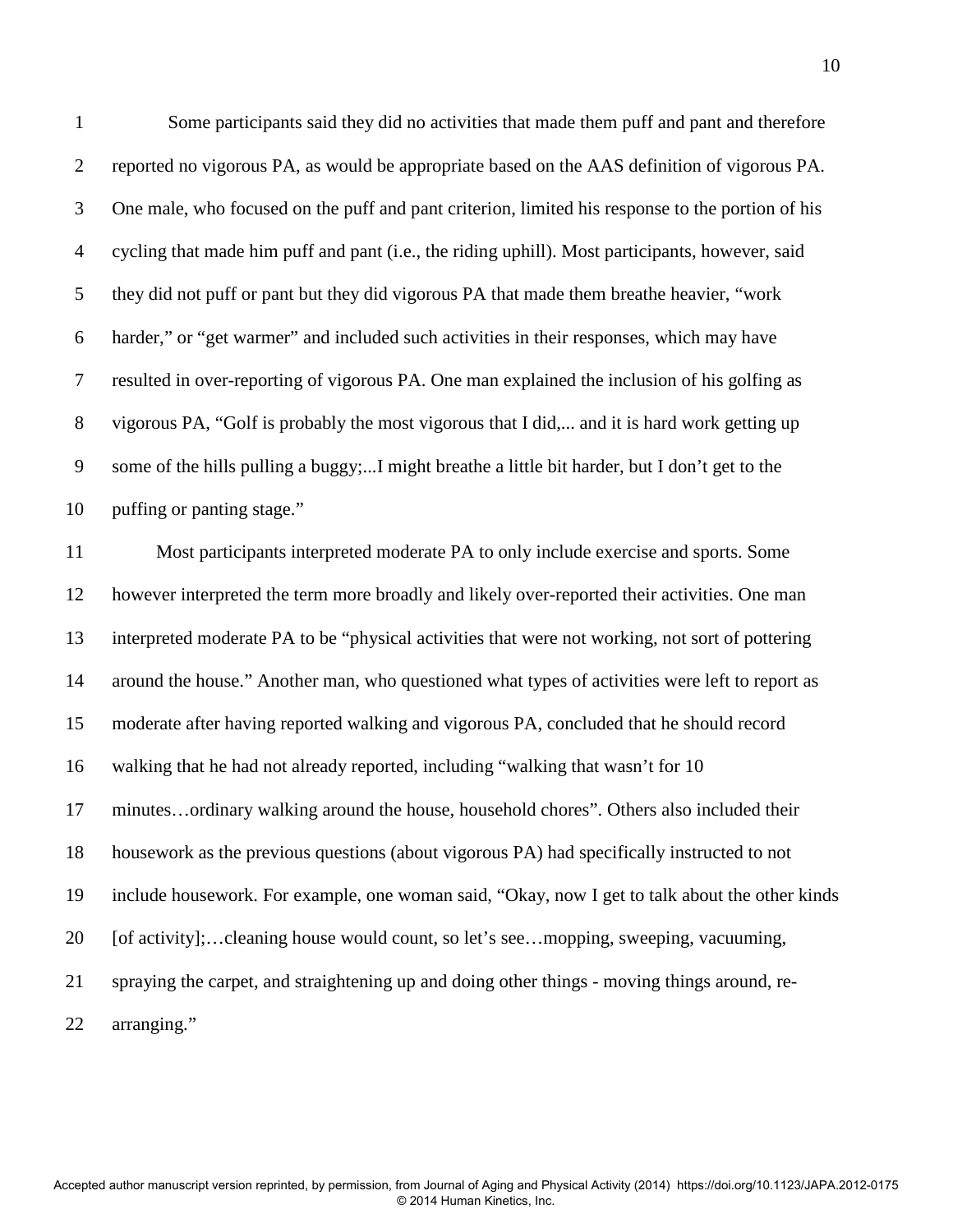1 *Differing interpretation of 'times'*. The word *times* as a measure of activity frequency was 2 interpreted in two different ways. In reporting walking or cycling for transport, some participants 3 counted each portion of the journey as a separate time (e.g., walking "into town and out of town" 4 as two times), and others counted the whole journey as one time. AAS is not clear on which 5 definition of *time* is appropriate and thus it is not clear if there was under- or over-reporting by 6 some participants. Almost all participants correctly counted each session of continuous exercise 7 as one time (e.g., one "time" for one session at the gym that included multiple activities) 8 although one woman over-reported by counting each session at the gym as two times, one for the 9 time she spent on a stationary bike and the second time for the time she spent on a rowing 10 machine.

11 *Misunderstanding 'at least 10 min' of continuous activity*. All participants seemed to 12 understand that they were to include walking lasting at least 10 min, but some were confused by 13 the *walking continuously for at least 10 min* wording. A few participants interpreted the phrasing 14 to mean that they were only to consider each 10+ min walk to have lasted only 10 min, no matter 15 the total duration of the walking. For example, one woman reported that the total time of her four 16 walks (each up to 1 hour in length) took 40 min (each walk allowed to be counted as 10 min x 4 17 walks). Thus she under-reported her walking duration. One man also thought that each of his 18 walks could only be counted as lasting 10 min in duration even though his walks lasted longer 19 than 10 min. He decided to report a greater frequency of walking than actually done, to 20 compensate for the fact that he was counting each walk as a 10-min walk (i.e., 10 walking 21 sessions lasting more than 10 min, each reported as 15 walking sessions each lasting 10 min). As 22 a result, he over-estimated his walking frequency in order to more accurately capture duration. 23 One woman understood that she was to report the number of days, instead of the number of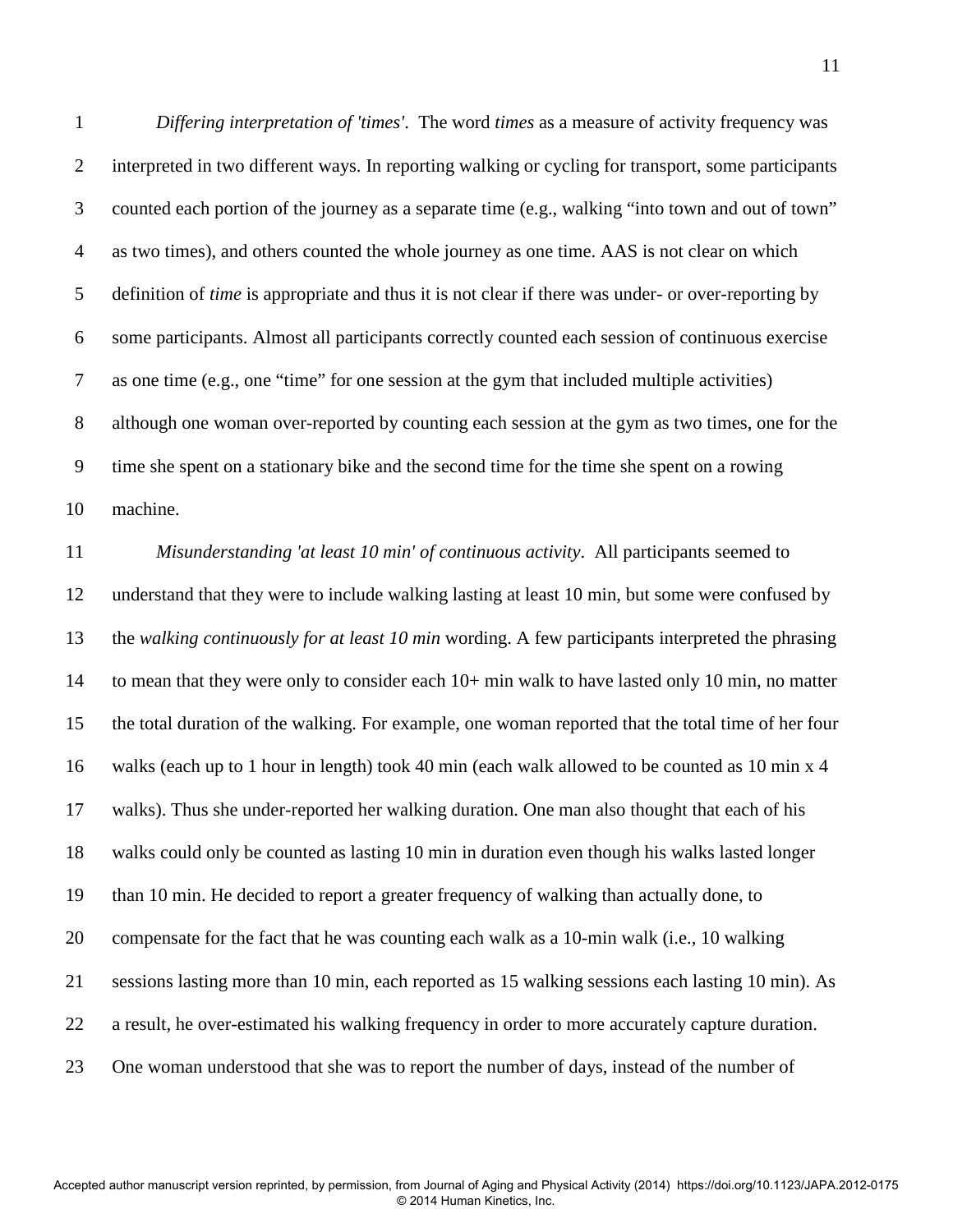1 sessions, in the previous week that she had walked continuously for 10 min, and therefore she 2 recorded 7 times of walking, and as a result, under-reported her walking frequency.

3 *Misunderstanding the duration of activity*. Some participants over-reported the duration 4 of activities by reporting the entire duration of an activity rather than the portion that pertained to 5 the question being asked. For example, some participants reported the total duration of their 6 shopping within their responses to the walking duration question although the shopping 7 inevitably involved standing as well. Golfers typically described their entire time on the golf 8 course as time spent walking or doing moderate or vigorous PA even though they were not 9 moving the entire time. However, a few participants correctly reported as vigorous PA only that 10 part of an activity that made them breathe heavier, such as the walking uphill or the most 11 strenuous part of a bicycle ride.

12 *Problems with Formulating Responses* 

13 *Miscalculating frequency*. Participants used a variety of strategies to calculate activity 14 frequency that resulted in under-reporting for some and over-reporting for others (listed in Table 15 4). A common strategy was to mentally go back through the week and count the number of 16 sessions. However, this process was difficult for recalling walking. Participants would often start 17 with counting the number of walking sessions but then needed to do some guesswork because 18 they could not remember every walking session. A woman said, 19 I'm just trying to remember what we did on the weekend, it's a little hazy. I 20 remember we did shopping and various things. I can't remember for certain if 21 we did some exercise [walking], but I think we did some...so, yeah, I just

22 added another day for the weekend because I can't remember exactly what.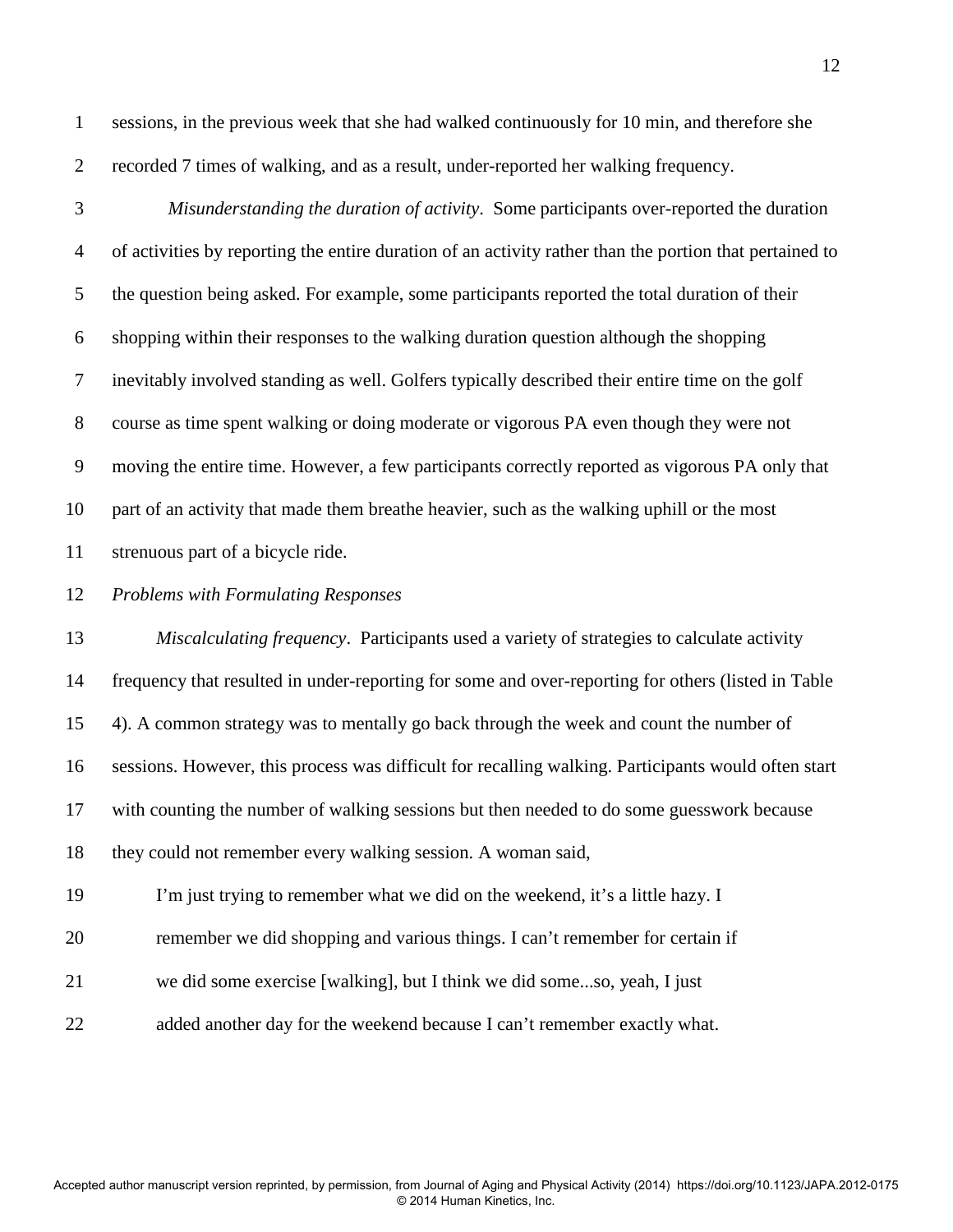1 A few participants reported that they were physically active every day, and therefore 2 recorded seven times to represent 7 days of activity. For some participants the seven times 3 represented the minimum amount of times. For example, one man explained that he only 4 reported the early morning walks he did "religiously every day" but that he had not included 5 other walking.

6 Most participants reported activity of the past 7 days; however, some did not. Using words 7 like *"*on a regular basis," "on average", "weekly" or using the present tense (e.g., "I walk at least 8 once or twice a week"), these participants reported their general impressions about the amount of 9 activity they did as part of their daily lives and such reporting may have inflated their estimates 10 of PA frequency. One woman reported, "I walk to [the] bridge and then I walk back home, so 11 that's twice a week, that's four times. And then I have...walking to school on the volunteer day 12 and 3 days that I just walk in the morning." One man explained that it was better for him to 13 remember the number of times he "regularly" did the activity given the previous week was 14 "erratic" for which he reported "difficulty answering your questions."

15 The next strategy was to multiply the number of sessions "normally" done per day by 7 16 days (e.g., "Really probably 3 times a day, x 7 days, 21 times."). This strategy was used most 17 frequently for calculating the number of walks, given difficulties in remembering all walking 18 sessions. A related strategy was to guess what was normally done during the week. One woman 19 said, "I'm only guessing because I can't possibly remember how many times I go [walking], but 20 I do one every morning, that's 10 minutes, and I go to the shops maybe...it depends what I'm 21 doing so I can only guess". A unique strategy used by one woman was to subtract the number of 22 days that she did not cycle from 7 days (as 'it was raining"), to arrive at the number of days she 23 did moderate PA in the previous week. Her rationale was that "I do normally get out on the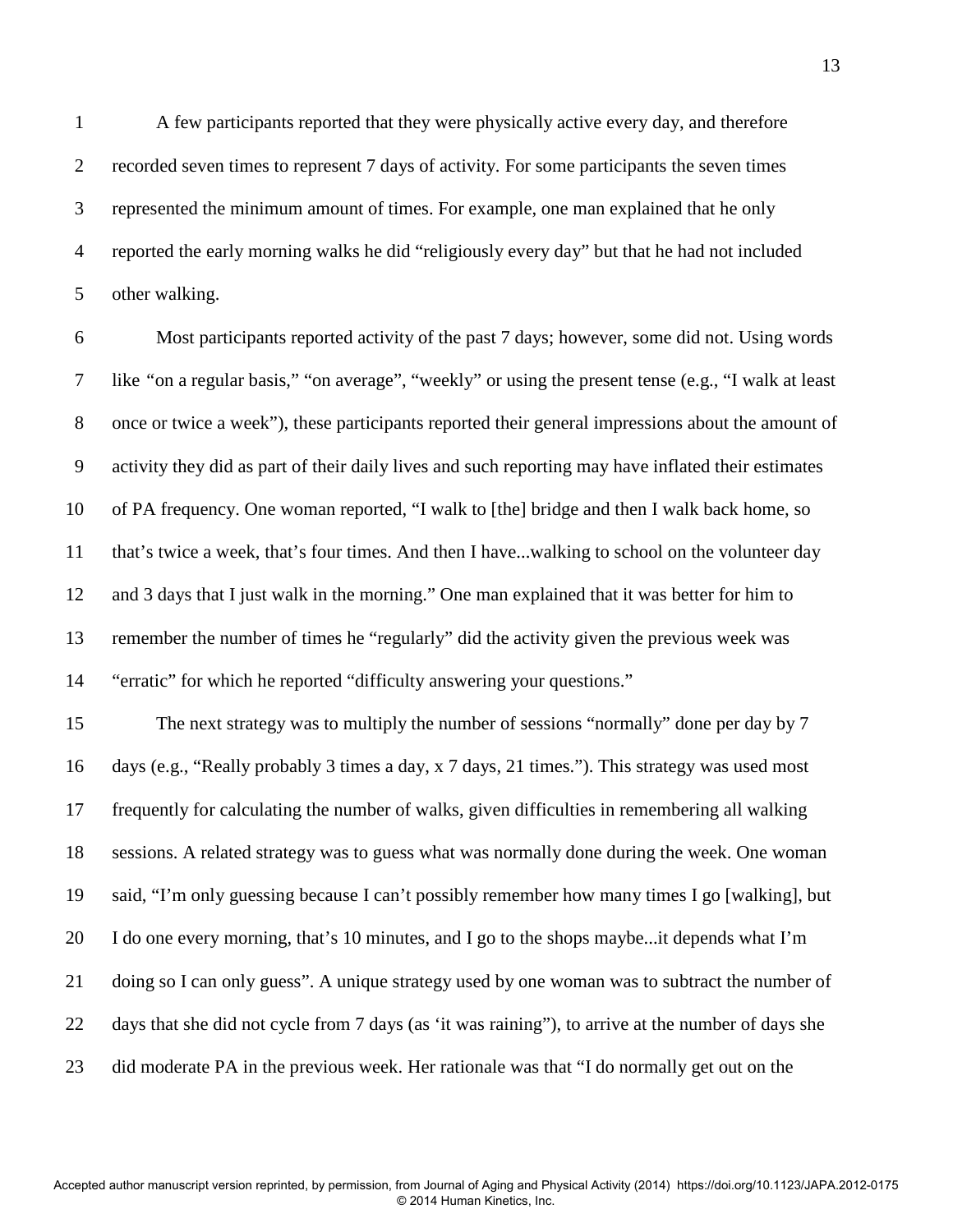1 bike", so if she could recall specific instances of not cycling, she would arrive at the correct 2 number of cycling sessions.

3 *Miscalculation of duration*. Participants calculated the total time spent in activities of the 4 previous week or of a "regular" week using a range of strategies that resulted in under-reporting 5 for some and over-reporting for others (Table 4). Calculations included multiplication (of the 6 minutes of an activity repeated during the week) and/or summing (adding up duration of 7 different activities). For some individual activities, such as incidental walking or "doing things 8 with the grandkids", a guesstimate of an activity's duration was made before calculations were 9 done to arrive at the total weekly duration. For other activities, particularly exercise and sporting 10 activities, participants knew the duration of their activities as they had timed the activities or the 11 activities were a set length, like an aqua aerobics class or an exercise walk done regularly. 12 Typically then, participants summed times spent in activities with known durations with time 13 spent in activities for which they had to guess the durations.

14 In making calculations, some participants clearly over-reported duration as they rounded 15 up the total time they were reporting. One man admitted, "I've overestimated a little bit." 16 Sometimes rounding up was to account for incidental walking that was not included in the 17 response to the walking frequency question. For example, estimated duration of walks included 18 "another couple of hours for messing around down in the yard" or "whatever 10 minutes I did 19 around the house". In contrast, a few participants indicated that they had reported the minimum 20 duration of their activities. For example, one man reported, "I think 6 hours would probably be 21 underestimating [my walking], but 6 hours minimum anyhow."

22 A number of participants miscalculated the total time spent in an activity domain. Some 23 errors were simple math miscalculations: "2 hours a day, 7 days in a week: that's 140 hours."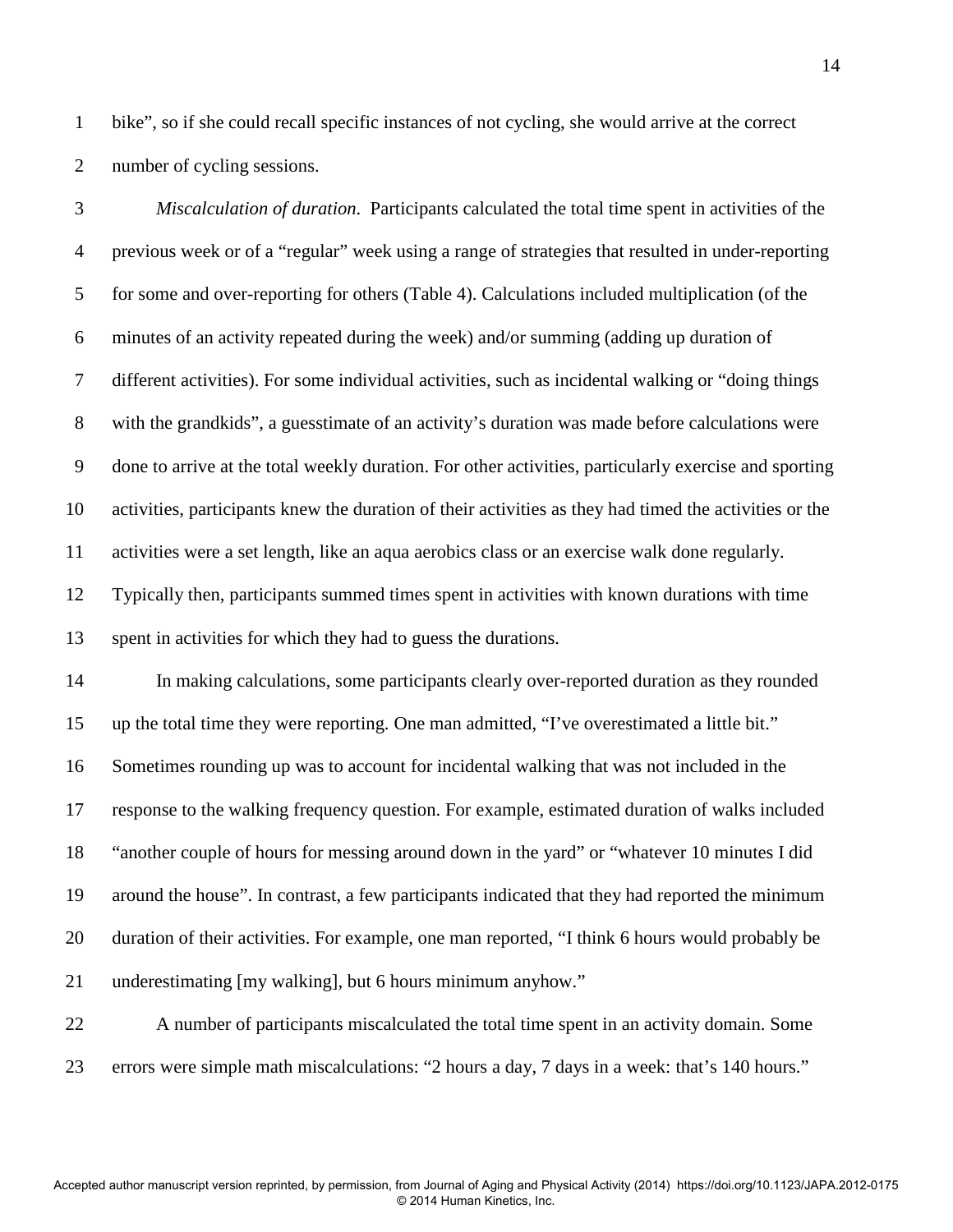1 The main difficulties, however, were with calculating the total weekly duration for activities of 2 varying lengths, trying to account for incidental activities, and multiplying the minutes of an 3 activity performed on multiple days and then adding this to the minutes of other activities. One 4 woman reported, "Well, 6 days at 40 minutes, that's 2 hours and 40 minutes, and the one day is 5 60 minutes. Now have I done that sum rightly? So together its 3 hours and 40 minutes?"

6 Some strategies for calculating duration were only used in calculating the duration of 7 walking activities. One such strategy was estimating the total time spent walking on a "normal" 8 day and multiplying that by 7 days to arrive at a total weekly duration of walking. The 9 participants who understood that the duration of each walk could only count as 10 min multiplied 10 the number of walks, or guessed the number of walks, by 10 min, no matter the actual length of 11 the walks.

12 *Reporting the same activity in multiple domains*. Some participants reported the same 13 activity in the walking domain and either the vigorous or moderate PA domain and thus over-14 reported the frequency and duration of their PA. For example, walking for exercise was often 15 included in both the walking and vigorous PA domains. Some participants included sports and 16 exercise, like golf and aqua aerobics, as both walking and moderate PA. Activities for which the 17 intensity varied over the course of the session (e.g., exercise classes) were typically reported as 18 vigorous PA only.

#### 19 *Problems with Mapping Response Options*

20 Once participants had formulated their responses to questions about frequency of activities 21 (number of times), they had no difficulties mapping responses to the response boxes. However, 22 they did encounter some difficulty with mapping responses to questions about duration (total 23 time in the previous week) to the response options. The response options included two boxes to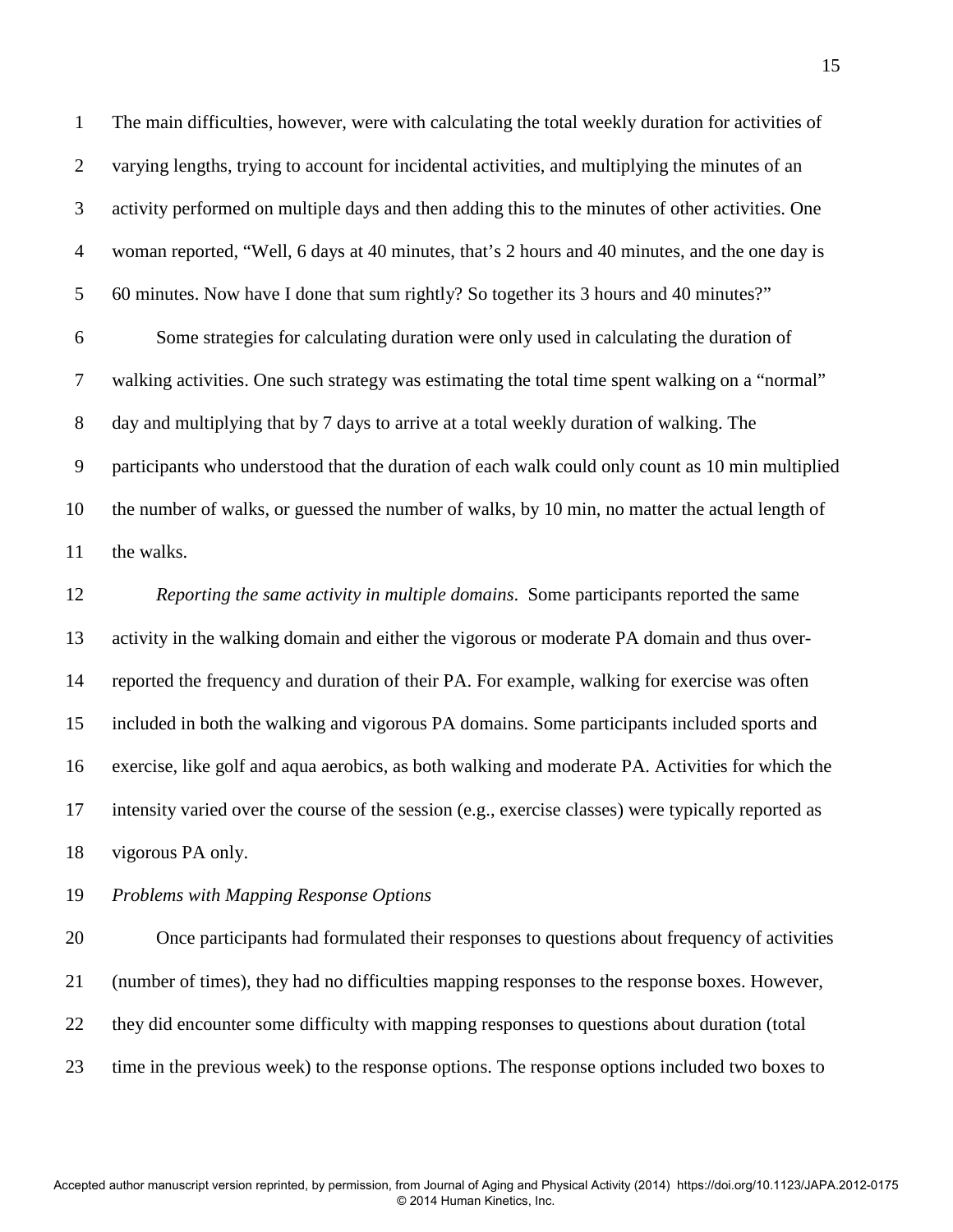1 record hours followed by two boxes to record minutes. Therefore, some participants divided to 2 convert minutes into hours, in order to fit answers into the boxes. One participant calculated, "20 3 times x 10 [minutes] is 200 minutes," but to then put her response into the response boxes, she 4 miscalculated: "it would be 4 hours, wouldn't it?" Such miscalculations lead to both under-5 reporting and over-reporting of duration of activities.

### 6 Discussion

7 This study documents the cognitive processes used by a sample of older Australian adults 8 to respond to a self-administered version of AAS, a PA surveillance questionnaire that uses 9 open-ended response options for questions about the frequency of sessions of walking, moderate 10 PA and vigorous PA over the past week and the duration (total time) of these activities for that 11 time period. The data from cognitive interviews suggest variation in the way that older adults 12 *understood* the questions, and *formulated* and *mapped* their responses. This led to both under-13 reporting and over-reporting. Below we summarise our findings and make suggestions for 14 possible ways to improve the accuracy of the data collected from older adults and possibly other 15 adults as well, acknowledging that further research is needed to clarify if the same cognitive 16 processes and problems occur in younger age groups, and that any changes made to AAS would 17 need to be tested in both older and younger adults, before being used for population level 18 surveillance.

19 *Understanding the Questions* 

20 Walking questions were the first to be asked, and participants wanted to include all their 21 walking, including activities that were more appropriate to include later as either vigorous PA or 22 moderate PA (e.g., golf) and that often got included in these other domains as well. Such 23 'double-dipping' has been reported for other PA questionnaires, in samples of middle-aged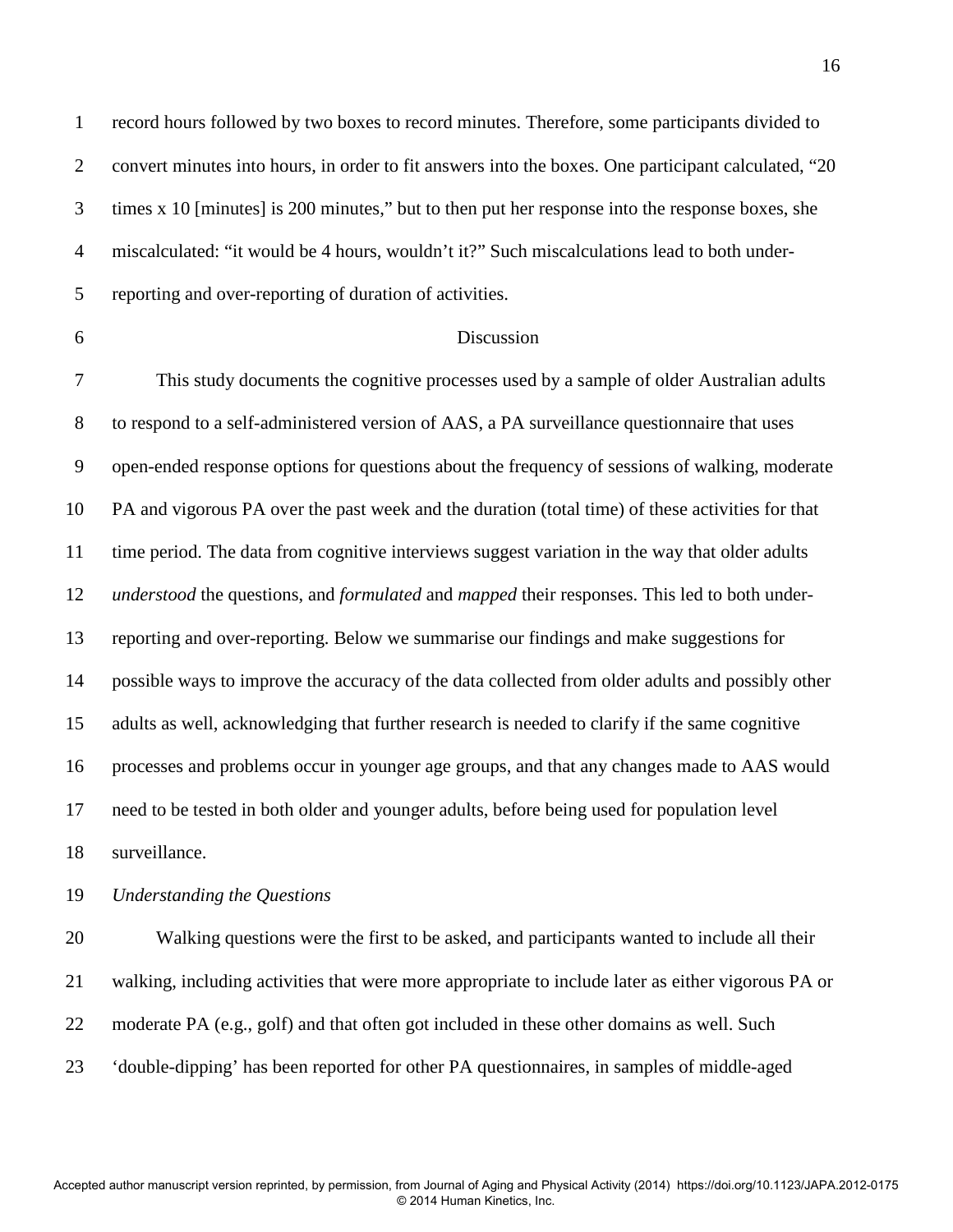1 adults (Altschuler et al., 2009) and, by us, of older adults (Hersch et al., 2009). To decrease such 2 misclassification and over-reporting, we do not recommend changing the ordering in which 3 domains are asked. In adapting a PA questionnaire for older adults, researchers in Sweden found 4 that participants were uncomfortable with first being presented with questions about activities 5 done rarely or seldom (vigorous and moderate PA), and therefore, questions about activities done 6 frequently (walking) were arranged to be first (Hurtig-Wennlof, Hagstromer, & Olsson, 2010). 7 We do suggest that to decrease the tendency to report the same activity more than once, in 8 introductory instructions, participants be instructed that AAS will ask separately about walking, 9 vigorous PA and moderate PA and that activities reported in one domain of activity are not to be 10 reported in other domains.

11 Another issue was that some participants did not understand that *continuous* meant non-12 stop walking. We have found this to be a problem for the short 7-day form of the International 13 PA Questionnaire (IPAQ) too (helenalism et al., 2010). Adding that start-and-stop walking, such as 14 walking around the house or in shops, is not to be included or simply rephrasing *continuous* to 15 *non-stop* walking may help address this problem. The wording *at least 10 min* in the walking 16 frequency question was also problematic. Other researchers have found that participants do not 17 consider the 10-min rule to be an absolute cut-off for walking questions (Rzewnicki, Van den 18 Auweele, & De Bourdeaudhuij, 2003). In the current study, some participants did not understand 19 that *at least 10 min* was to be applied to the walking duration question as well. Clarifying that 20 participants are only to include walking reported in the frequency question (e.g., re-stating that 21 only walking lasting at least 10 min is to be reported for the duration question or revising the 22 term *walking this way* that is used in the duration question) could address the issue.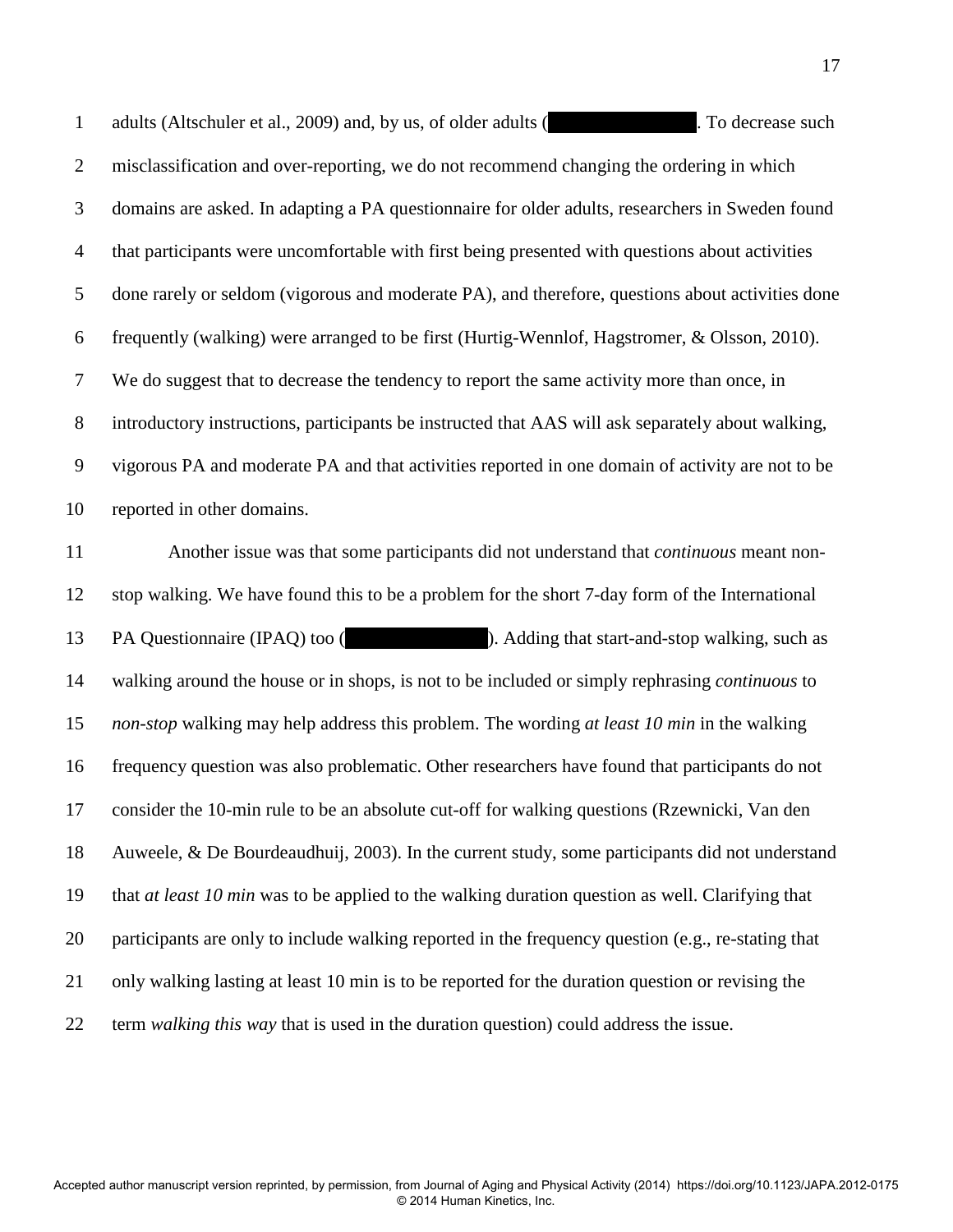1 Another issue most relevant to walking questions was misunderstanding about the number 2 of sessions to report for transport-related activity. The simplest suggestion for change would be 3 to instruct how to count *each* session of active travel. However, for calculating the prevalence of 4 people meeting PA guidelines that call for doing PA at least 5 days of the week, or most days of 5 the week (Australian Government Department of Health and Aged Care, 1999), it would be more 6 useful to inquire about the number of days, instead of number of *times* for calculating PA 7 frequency. Doing so would also reduce the cognitive processing required to answer the question 8 and decrease other problems we uncovered in reporting frequency of activity. 9 Questions about vigorous PA were the easiest to understand as these activities tend to be 10 planned, structured activities, and we recommend that no changes be made to these questions. 11 Most participants correctly relied on the description of vigorous PA rather than on the examples. 12 Similar to our previous findings for IPAQ (helphapic et al., 2010), only a few participants 13 considered the examples to be choice-limiting checklists, although most participants reported an 14 entire session of activity rather than the component of the session that was vigorous-intensity. 15 However, in comparison to IPAQ, in completing AAS, participants tended to struggle much less 16 with deciding what activities to include as vigorous PA. This may reflect a number of factors. 17 First, IPAQ provides examples of vigorous PA but no description, and participants perceived that 18 the IPAQ examples were activities that could be performed at different intensities. In the present 19 analysis, participants did not express such confusion with the examples, and no participant 20 questioned the meaning of the vigorous PA description (*breathe harder* or *puff and pant*). Some 21 participants did include moderate PA or walking as vigorous PA because their breathing 22 increased when they did those activities. In contrast to IPAQ and most other PA questionnaires, 23 AAS asks participants to report vigorous gardening and yard activities immediately before the

© 2014 Human Kinetics, Inc.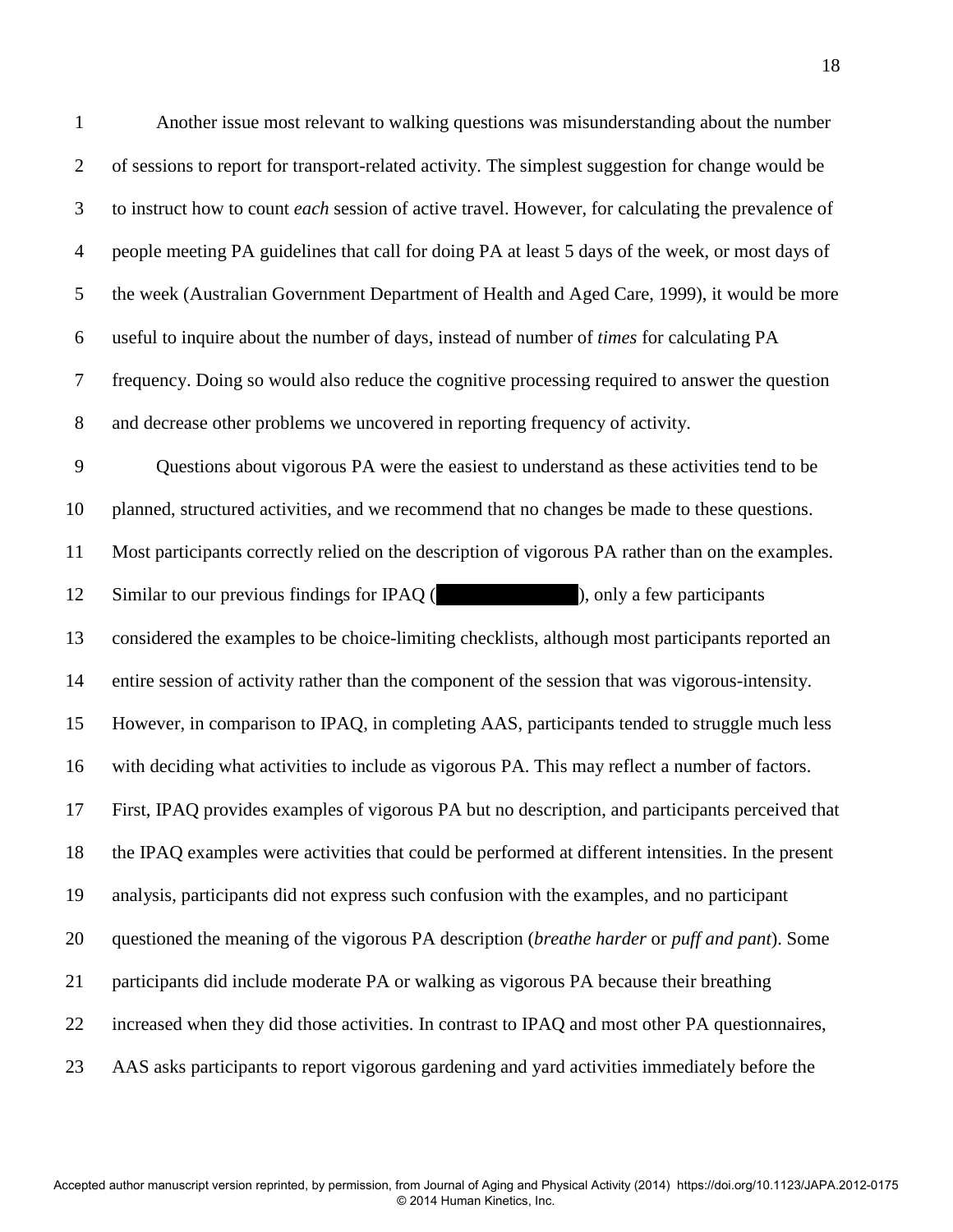3 from responses to vigorous PA questions, decreasing the range of activities participants have to 4 consider in their responses.

5 Participants were, however, uncertain about the type of PA to include for *other more*  6 *moderate* PA, given no definition of moderate was provided and most of the walking and 7 exercise had already been reported. Thus, a definition and examples are suggested. Our previous 8 research also found that older adults were uncertain about the types of PA to report as moderate 9 PA for IPAQ (Separate between et al., 2010), and confusion with the intensity of activity to include as 10 moderate PA has been reported for other PA questionnaires in younger populations (Altschuler 11 et al., 2009; Craig et al., 2003; Ham, Macera, Jones, Ainsworth, & Turczyn, 2004; Rzewnicki et 12 al., 2003). In focus groups with older Australian women (Brown, Fuller, Lee, Cockburn, & 13 Adamson, 1999), participants agreed that many activities (e.g., walking, exercise classes, golf, 14 cycling) could be performed at different intensities, which makes decisions about categorising 15 PA as moderate difficult without definitions of intensity provided. Such findings may explain 16 why questions measuring moderate PA have lower test-retest reliability estimates than walking 17 and vigorous PA questions (Brown, Trost, Bauman, Mummery, & Owen, 2004).

18 *Formulating and Mapping a Response* 

19 As shown for other PA questionnaires (

20 and for answering questions in surveys more generally (Tourangeau, Rips, & 21 Rasinski, 2000), participants used a number of strategies and often used a mix of strategies for 22 calculating frequency and duration of their activities. Walking in particular required a mix of 23 strategies. Asking participants to recall incidental behaviour like walking is known to be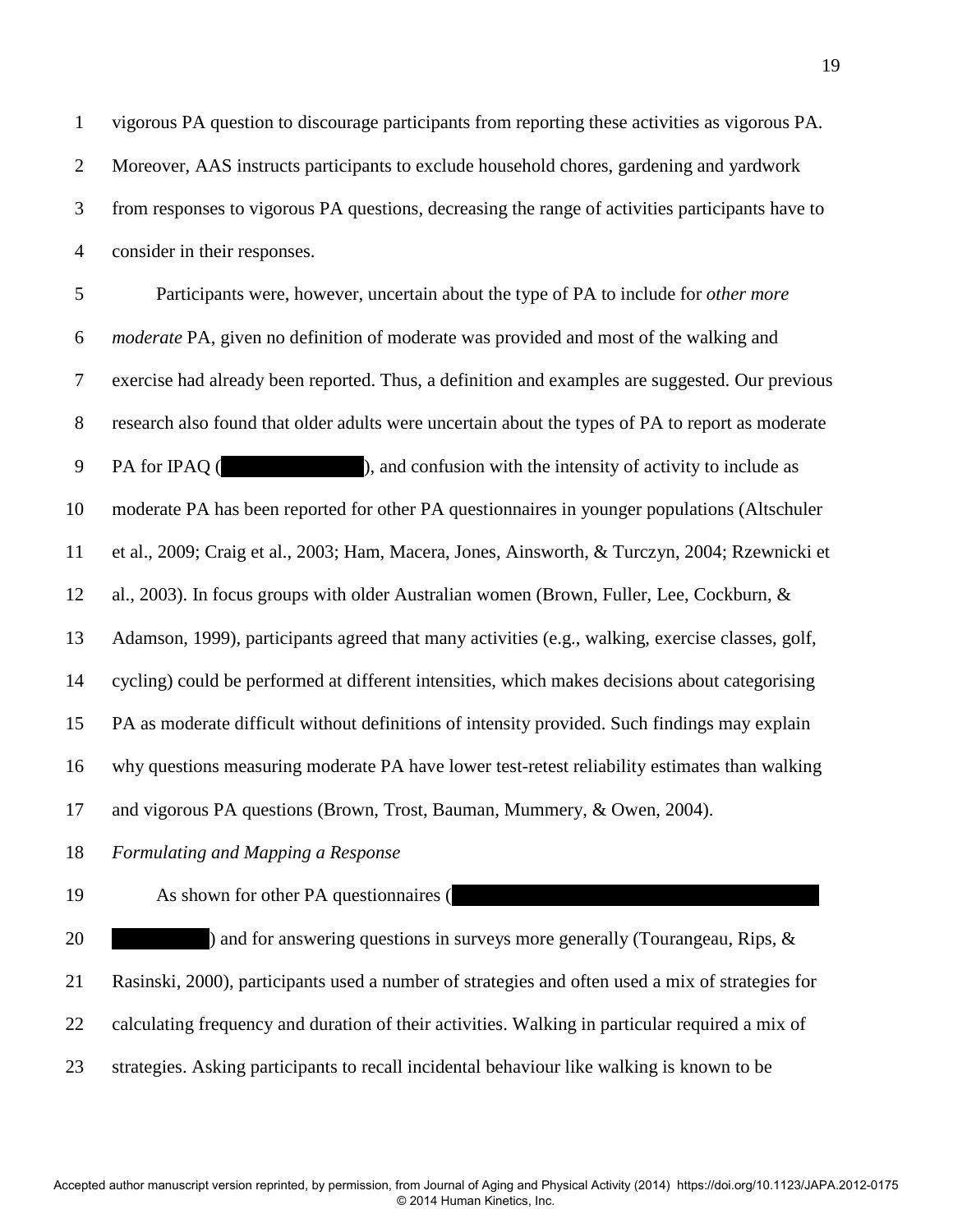1 problematic, and so some degree of individual error is likely. Providing further clarification 2 about the type of walking to include and exclude (e.g., include non-stop walking; exclude 3 walking in shops) could decrease the number of sessions that participants have to recall, and as a 4 result may somewhat improve computations, and therefore estimations.

5 However, it should be acknowledged that for habitual activities like walking, it was very 6 difficult for participants to recall with accuracy each session and the duration of each session in 7 the last week. Thus, few participants relied exclusively on episodic enumeration (recalling and 8 counting) for calculating frequency or summing total weekly min of walking for calculating total 9 duration. Most needed to at least supplement calculations with estimations based on their general 10 impressions of frequency and duration. Turning such impressions into numerical responses can 11 be a challenge and may result in flawed estimations (Tourangeau et al., 2000). Indeed, for some 12 participants, the cognitive effort required to recall each session and its duration was too great and 13 therefore they guessed. This finding is in line with those from previous studies of how people 14 respond to surveys (Tourangeau et al., 2000).

15 This difficulty with retrieval of PA sessions may be explained by the role of memory in 16 responding to questionnaires. Durante and Ainsworth (1996) discuss theories of memory relevant 17 to the recall of PA behaviour. In short, these theories contend that general, abstract memories are 18 distinct from memories of specific events, but that general memories "intrude" when trying to 19 retrieve the memory of a specific event, potentially decreasing the accuracy of the recall of the 20 event. Also, as the time since the event increases, the memory of the specific event become less 21 clear and blends with similar memories, leading to further inaccuracies in the recall of the event. 22 Durante and Ainsworth (1996) explain that these issues are particularly problematic for recalling 23 specific events that are highly habituated. In the current analysis, the theories of memory indicate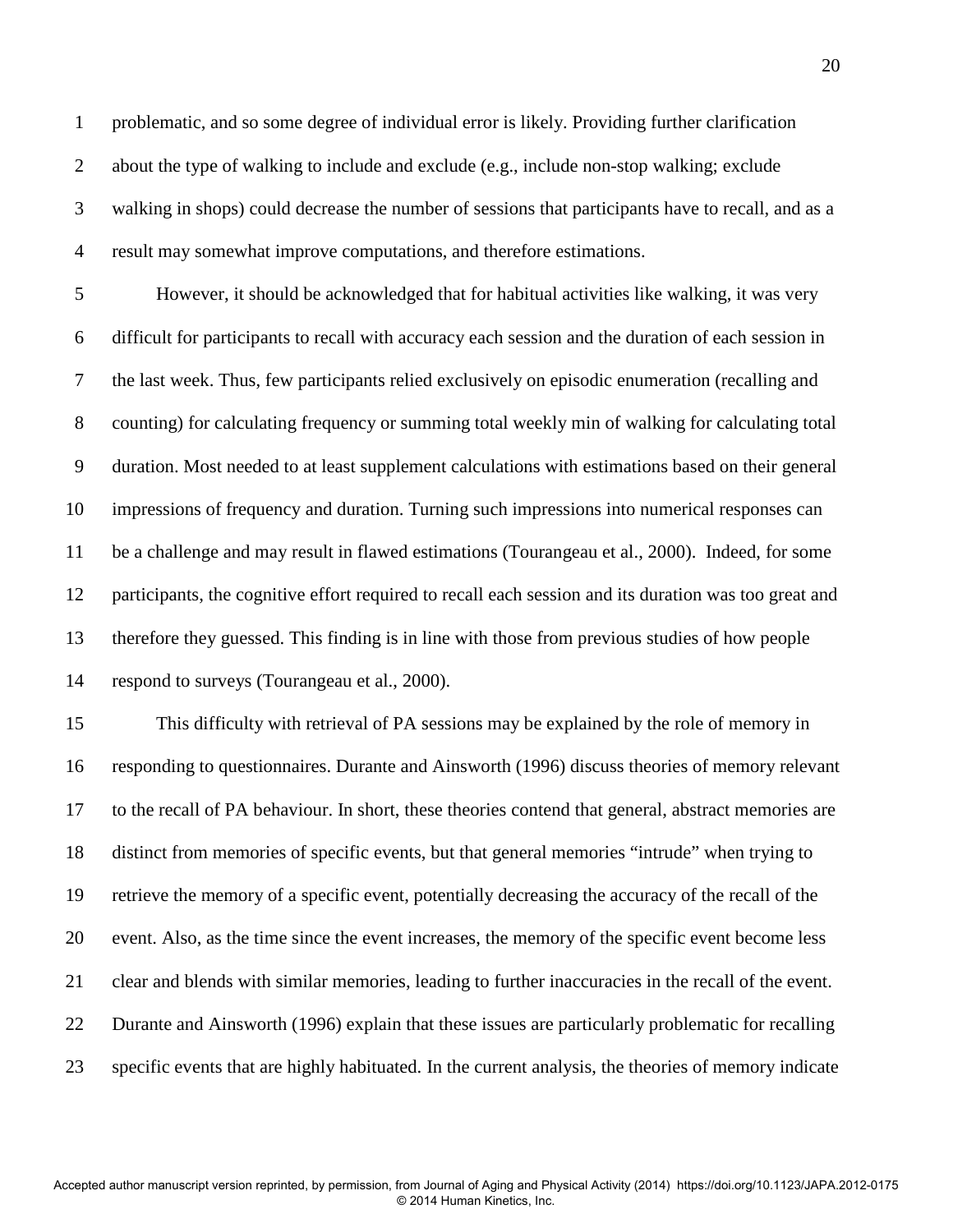1 that retrieval of specific sessions of PA, particularly a highly habituated activity like walking, 2 may be influenced by general recollections of "usual" PA, leading to an inaccurate assessment of 3 the frequency and duration of specific sessions.

4 For the measurement of PA, there is debate about whether activities of a usual week or a 5 specific week should be assessed. Our findings indicate that for at least some older adults, 6 reporting a usual week may be preferred, a finding supported by our analysis of older adults' 7 responses to IPAQ (and by others (Durante & Ainsworth, 1996). Problems 8 with short-term memory may be a particular problem for some older adults (Jonker, Geerlings, & 9 Schmand, 2000) for whom being asked to recall specific events could be stressful. 10 For calculating frequency, we have already suggested that days be used instead of *times*. 11 Such a change would decrease the number of possible events (i.e., days from times) to recall, 12 making the episode enumeration process easier. If days were used, in conjunction with the 13 existing 'last week' timeframe, participants could be instructed to consider whether the activity 14 had been performed the previous day and then work backwards to count the total number of 15 days. This process is used with 7-day recall instruments and is suggested for recall of PA in 16 questionnaires with short referent periods like AAS (Durante & Ainsworth, 1996). This in turn 17 may help participants focus on the events of the last week.

18 To decrease errors in converting minutes to hours or vice versa, sufficient numbers of 19 response boxes (with appropriate instruction) should be provided to allow participants to write 20 responses in minutes or hours only.

21 *Limitations* 

22 Responses of participants who completed AAS as the second or third questionnaire may 23 have been influenced by questions asked in earlier questionnaires included in the larger study.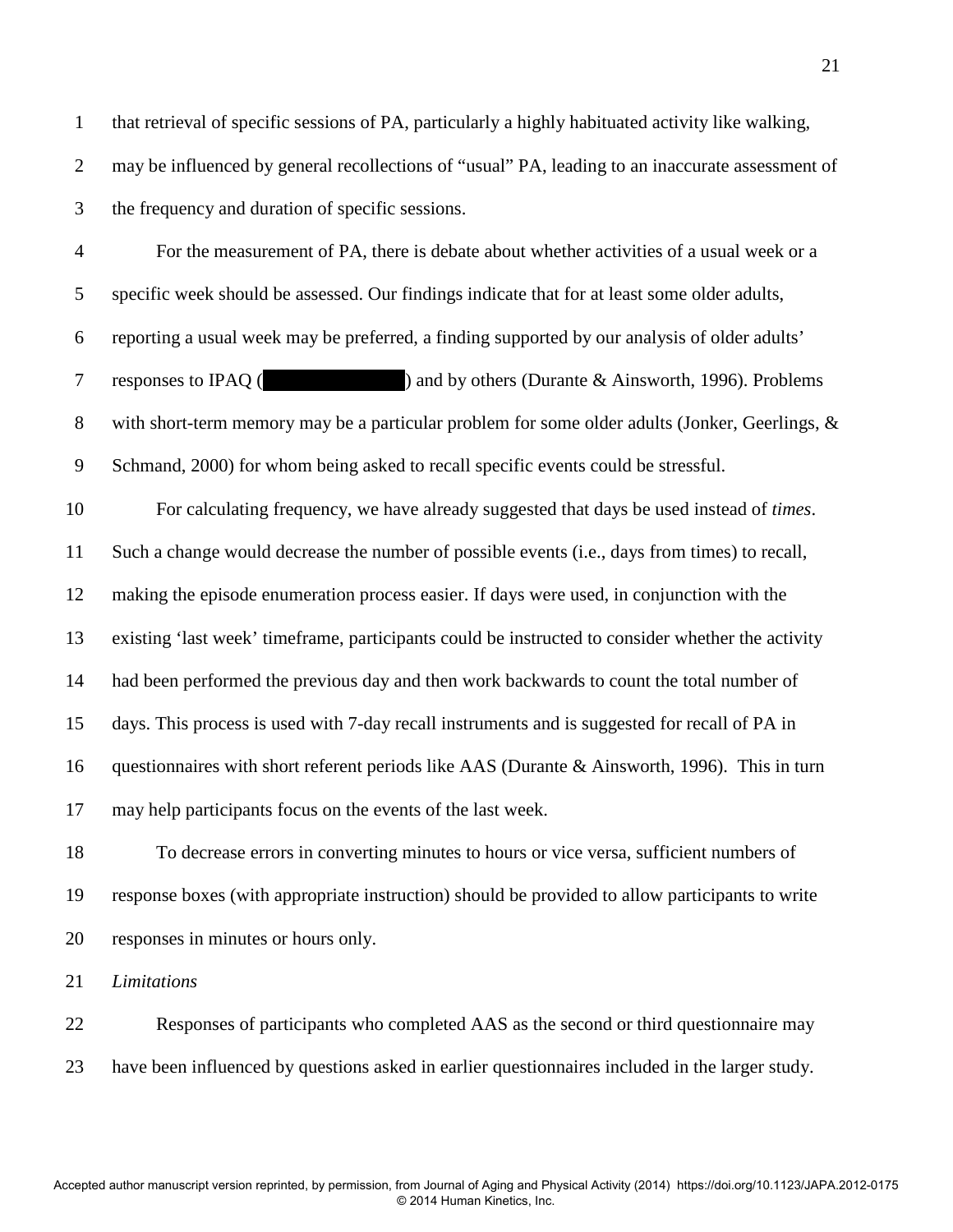1 However, we confirmed that all the main issues we describe were evident in the transcripts from 2 participants who completed AAS first. Also of note is that the design of this research did not 3 allow for comparisons of cognitive errors between older and younger adults. Therefore, it 4 remains unknown whether cognitive errors are greater in older populations.

5 There are also limitations to our use of cognitive interviewing techniques. First, as with 6 cognitive interviewing more generally (Willis, 2005), participants were self-selected and were 7 thus not representative of all Australian older adults. Our sample was generally well educated 8 and cognitively healthy. More problems with completing AAS could be expected in people with 9 cognitive decline, in less well educated populations, and in culturally and linguistically diverse 10 populations, as these groups may have different interpretations of the concepts in the 11 questionnaire. Second, the cognitive interview setting creates an artificial testing environment 12 (Willis, 2005). Participants may have responded differently if they had completed AAS on their 13 own or if they had been administered AAS using a different mode of delivery (e.g., interviewer-14 administered). To decrease the influence of the testing environment, participants were provided 15 no guidance in how to respond, and probing only occurred once participants had completed 16 questions of a PA domain. Particular concerns with the think-aloud process are that some 17 participants do not perform this task well (Willis, 2005) and that it may interfere with the 18 cognitive process of responding (Beatty & Wallis, 2007). In the current study, some participants 19 did not engage in thinking aloud, or did it poorly. For those participants, probing questions were 20 asked, to reveal as much about the thought process as possible. Evidence suggests that responses 21 to probes like ours, asked immediately following questions, are likely to not be much different 22 than think-aloud reports (Beatty & Willis, 2007). Third, analysis of cognitive interview data can 23 result in faulty conclusions if problems are identified that do not exist in survey administration in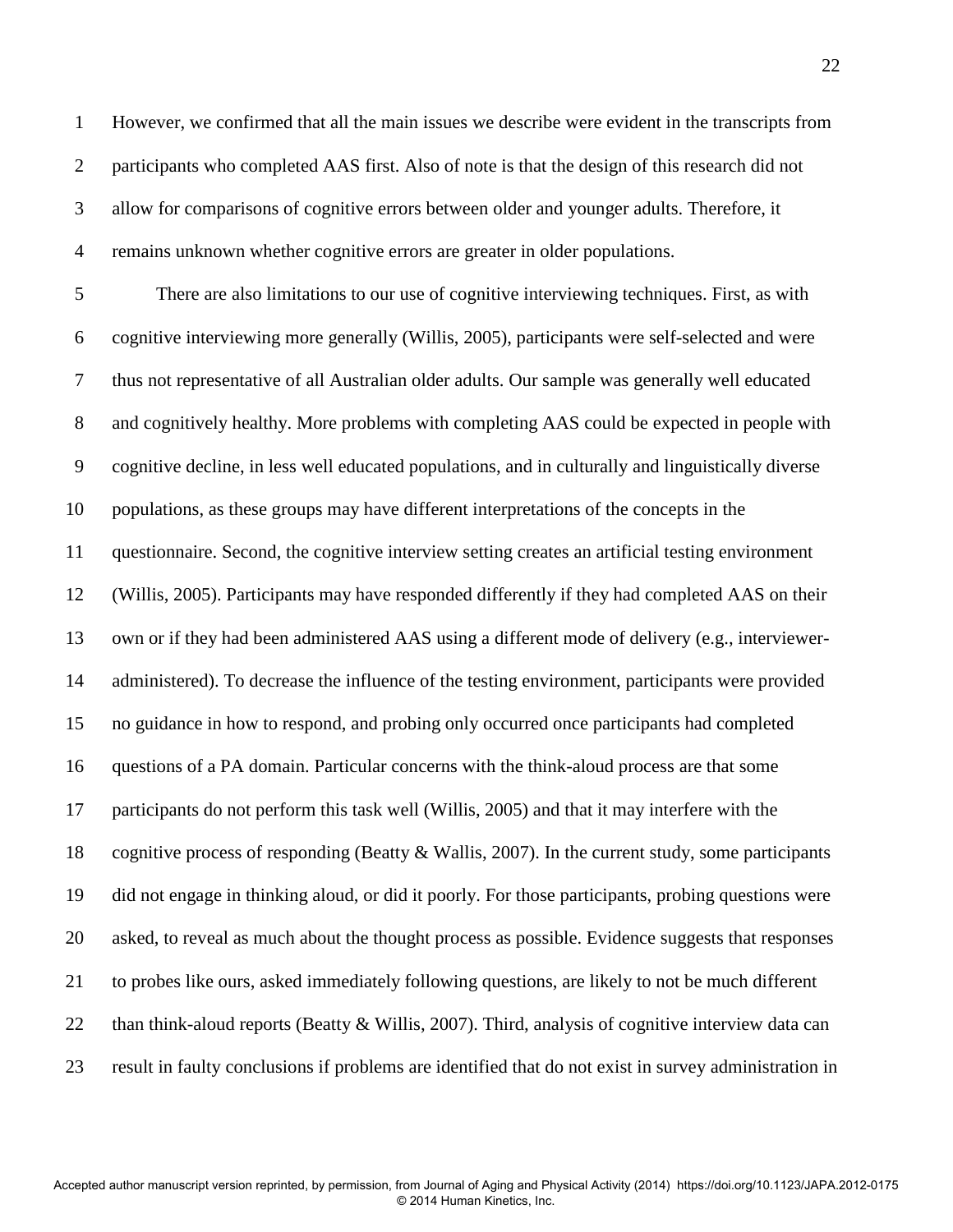1 the field (Beatty & Willis, 2007), and thus testing of suggested changes to AAS is needed before 2 a revised version is used for surveillance.

3 *Future Research*

4 We need to be cautious that making any changes, particularly adding instructions and more 5 examples, does not make AAS more burdensome to complete and does not confuse people who 6 would have had no problems completing the current written AAS version. Thus any changes 7 made to AAS based on our findings would need testing, such as split ballot testing, to learn 8 whether an altered version that addresses the problems we uncovered provides a more reliable 9 and valid measure of PA than the current version. However first, learning whether the problems 10 we uncovered are found across all adult age groups is needed, given AAS is used for population 11 surveillance. We would suggest cognitive interviewing to do this, prior to comparing an altered 12 version to the AAS version used in the current study.

#### 13 Conclusions

14 Our findings suggest that AAS questions about walking, vigorous PA and moderate PA 15 may not be interpreted by older adults as intended by the survey developers. They also suggest 16 that there is variation in the way that older adults interpret AAS instructions and understand the 17 meaning of the words used in AAS. Data collected from cognitive interviews revealed challenges 18 in understanding the scope of activities to include, understanding particular wording used in the 19 questions and instructions, and making the required calculations for formulating and recording 20 responses. Participants had the most difficulty with the walking questions. Over-reporting errors 21 were more common than under-reporting errors. Based on the findings, we have made 22 recommendations that could be used for adapting the self-administered version of AAS for use in 23 populations that include older community-dwelling adults, although additional research is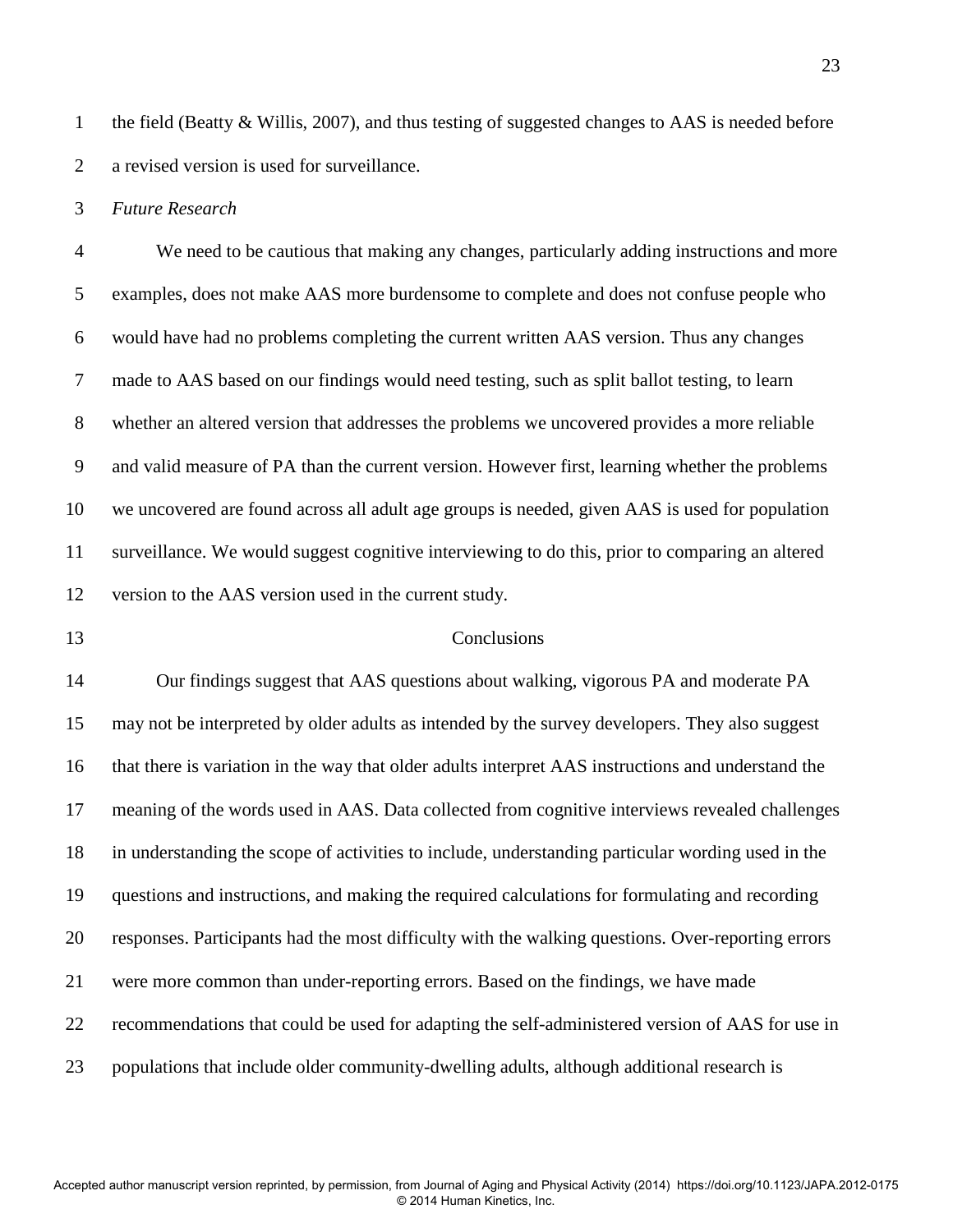- 1 needed to test the impact of these changes on the accuracy of the data collected. We
- 2 acknowledge that making any changes to PA questionnaires like AAS can disrupt the monitoring
- 3 of PA over time, and therefore the advantages and disadvantages of using a revised version need
- 4 to be carefully considered.

5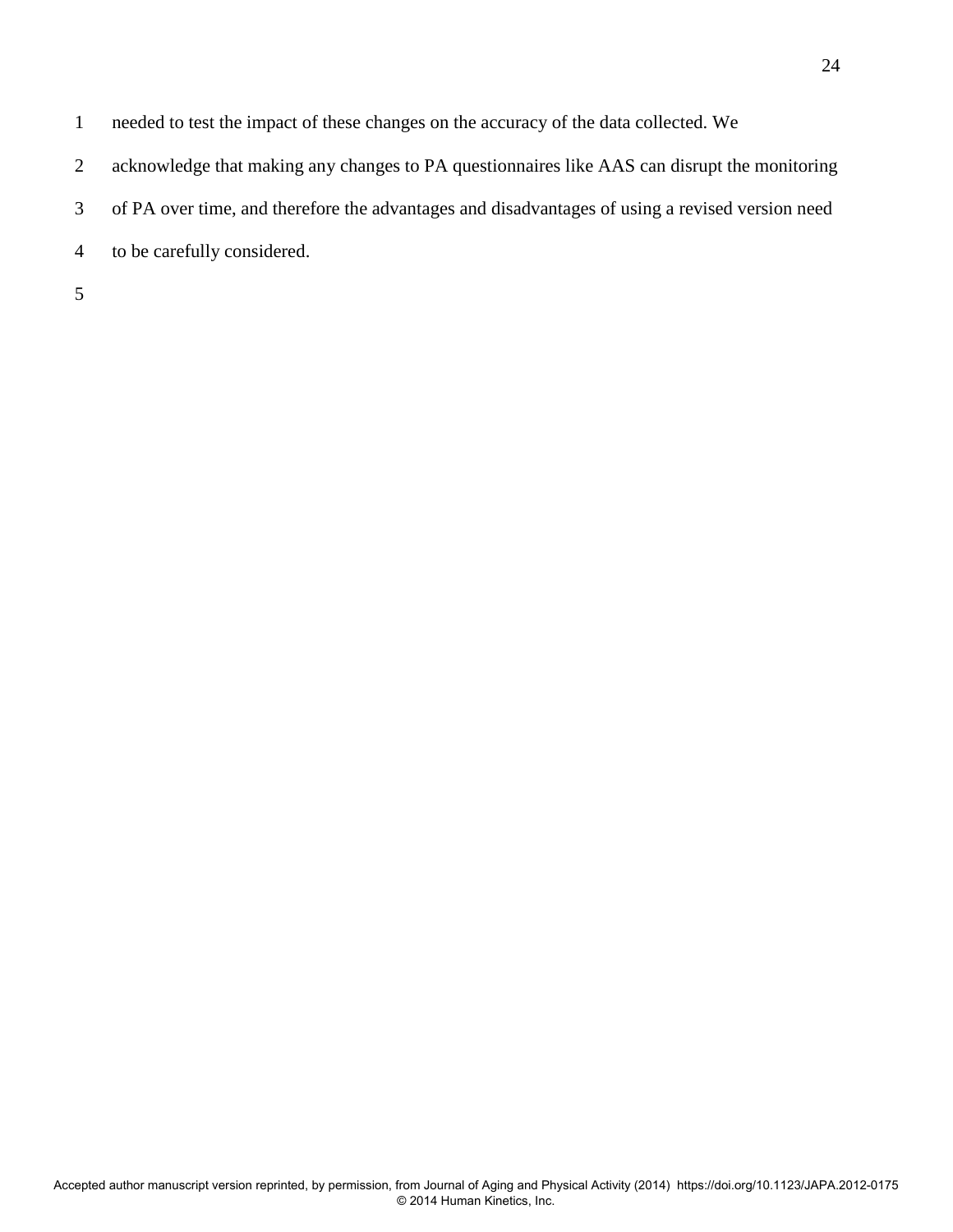| 1                | References                                                                                        |
|------------------|---------------------------------------------------------------------------------------------------|
| $\overline{2}$   | Altschuler, A., Picchi, T., Nelson, M., Rogers, J. D., Hart, J., & Sternfeld, B. (2009).          |
| 3                | Physical activity questionnaire comprehension: Lessons from cognitive interviews. Medicine and    |
| $\overline{4}$   | Science in Sports and Exercise, 41(2), 336-343. doi:10.1249/MSS.0b013e318186b1b1                  |
| 5                | Armstrong, T., Bauman, A., & Davies, J. (2000). Physical activity patterns of Australian          |
| 6                | adults (Cat. No. CVD 10). Canberra, ACT: Australian Institute of Health and Welfare.              |
| $\tau$           | Australian Government Department of Health and Aged Care. (1999). An active way to                |
| $8\phantom{.}$   | better health: National physical activity guidelines for adults. Canberra, ACT: Australian        |
| $\boldsymbol{9}$ | Government Publishing Service.                                                                    |
| 10               | Australian Institute of Health and Welfare. (2003). The Active Australia Survey: A guide          |
| 11               | and manual for implementation, analysis and reporting. (Cat. No. CVD 22). Canberra, ACT:          |
| 12               | Australian Institute of Health and Welfare.                                                       |
| 13               | Bauman, A., Phongsavan, P., Schoeppe, S., & Owen, N. (2006). Physical activity                    |
| 14               | measurement--A primer for health promotion. Promotion & Education, 13(2), 92-103. doi:            |
| 15               | 10.1177/10253823060130020103                                                                      |
| 16               | Beatty, P. C., & Willis, G. B. (2007). Research synthesis: The practice of cognitive              |
| 17               | interviewing. Public Opinion Quarterly, 71(2), 287-311.                                           |
| 18               | Brown, W. J., Burton, N. W., Marshall, A. L., & Miller, Y. D. (2008). Reliability and             |
| 19               | validity of a modified self-administered version of the Active Australia physical activity survey |
| 20               | in a sample of mid-age women. Austrialian and New Zealand Journal of Public Health, 32(6),        |
| 21               | 535-541.                                                                                          |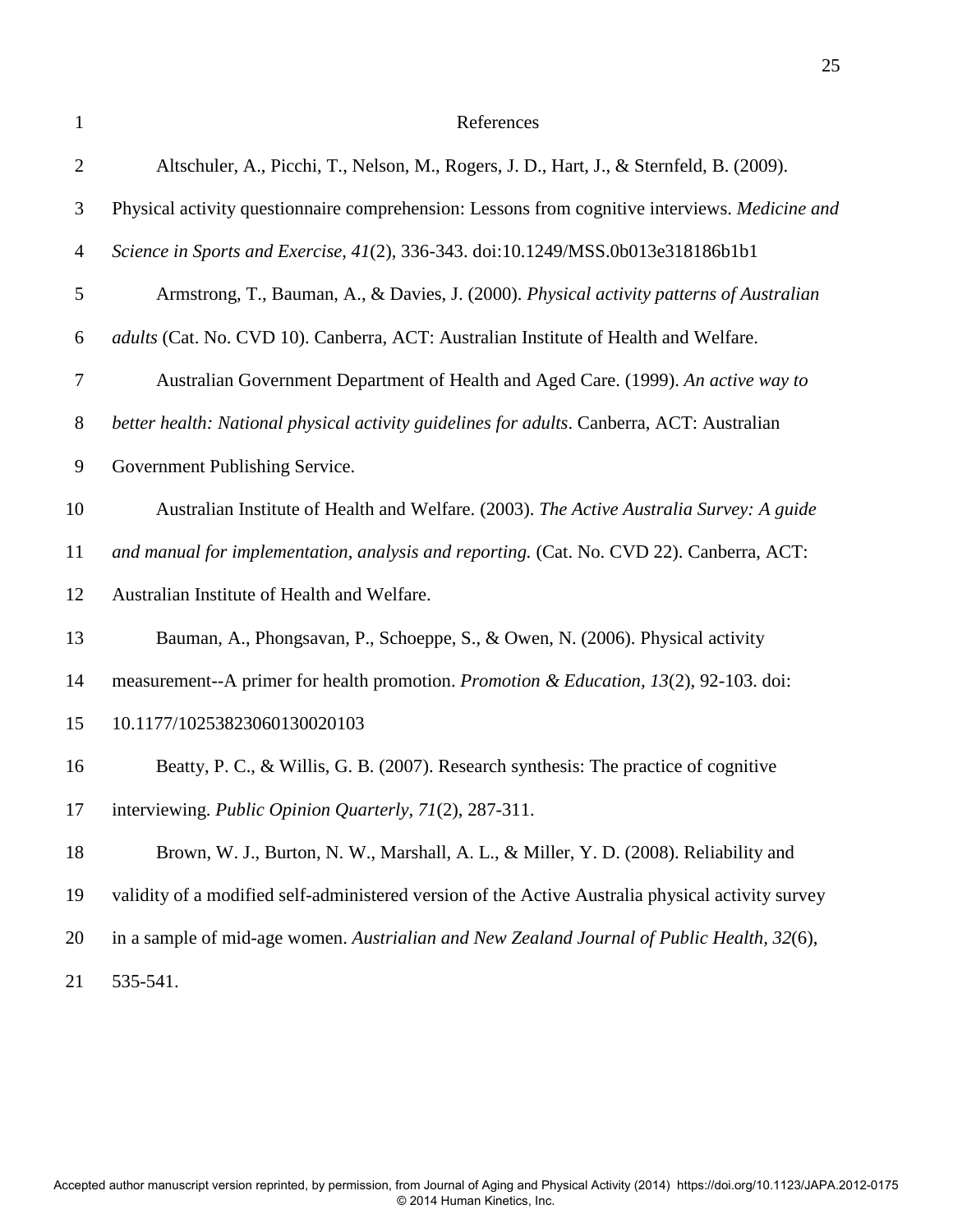| $\mathbf{1}$   | Brown, W. J., Fuller, B., Lee, C., Cockburn, J., & Adamson, L. (1999). Never too late:            |
|----------------|---------------------------------------------------------------------------------------------------|
| $\overline{2}$ | Older peoples' perceptions of physical activity. Health Promotion Journal of Australia, 9(1), 55- |
| 3              | 63.                                                                                               |
| $\overline{4}$ | Brown, W. J., Trost, S. G., Bauman, A., Mummery, K., & Owen, N. (2004). Test-retest               |
| 5              | reliability of four physical activity measures used in population surveys. Journal of Science and |
| 6              | Medicine in Sport, 7(2), 205-215.                                                                 |
| 7              | Centers for Disease Control and Prevention. (2003). Behavioral Risk Factor Surveillance           |
| $8\,$          | System Survey Questionnaire. Retrieved from                                                       |
| 9              | http://www.cdc.gov/brfss/questionnaires/questionnaires.htm                                        |
| 10             | Chau, J., Smith, B., Chey, T., Merom, D., & Bauman, A. (2007). Trends in population               |
| 11             | levels of sufficient physical activity in NSW, 1998 to 2005: Full report (Report No. CPAH06-      |
| 12             | 001c). Sydney, NSW: NSW Centre for Physical Activity and Health.                                  |
| 13             | Chodzko-Zajko, W. J., Proctor, D. N., Fiatarone Singh, M. A., Minson, C. T., Nigg, C. R.,         |
| 14             | Salem, G. J., & Skinner, J. S. (2009). American College of Sports Medicine position stand.        |
| 15             | Exercise and physical activity for older adults. Medicine and Science in Sports and Exercise,     |
| 16             | 41(7), 1510-1530. doi:10.1249/MSS.0b013e3181a0c95c                                                |
| 17             | Collins, D. (2003). Pretesting survey instruments: An overview of cognitive methods.              |
| 18             | Quality of Life Research, 12(3), 229-238.                                                         |
| 19             | Conrad, F., & Blair, J. (1996). From impressions to data: Increasing the objectivity of           |
| 20             | cognitive interviews. In Proceedings of the Survey Research Methods Section of the American       |
| 21             | Statistical Association (pp. 1-10). Alexandria, VA: American Statistical Association.             |
|                |                                                                                                   |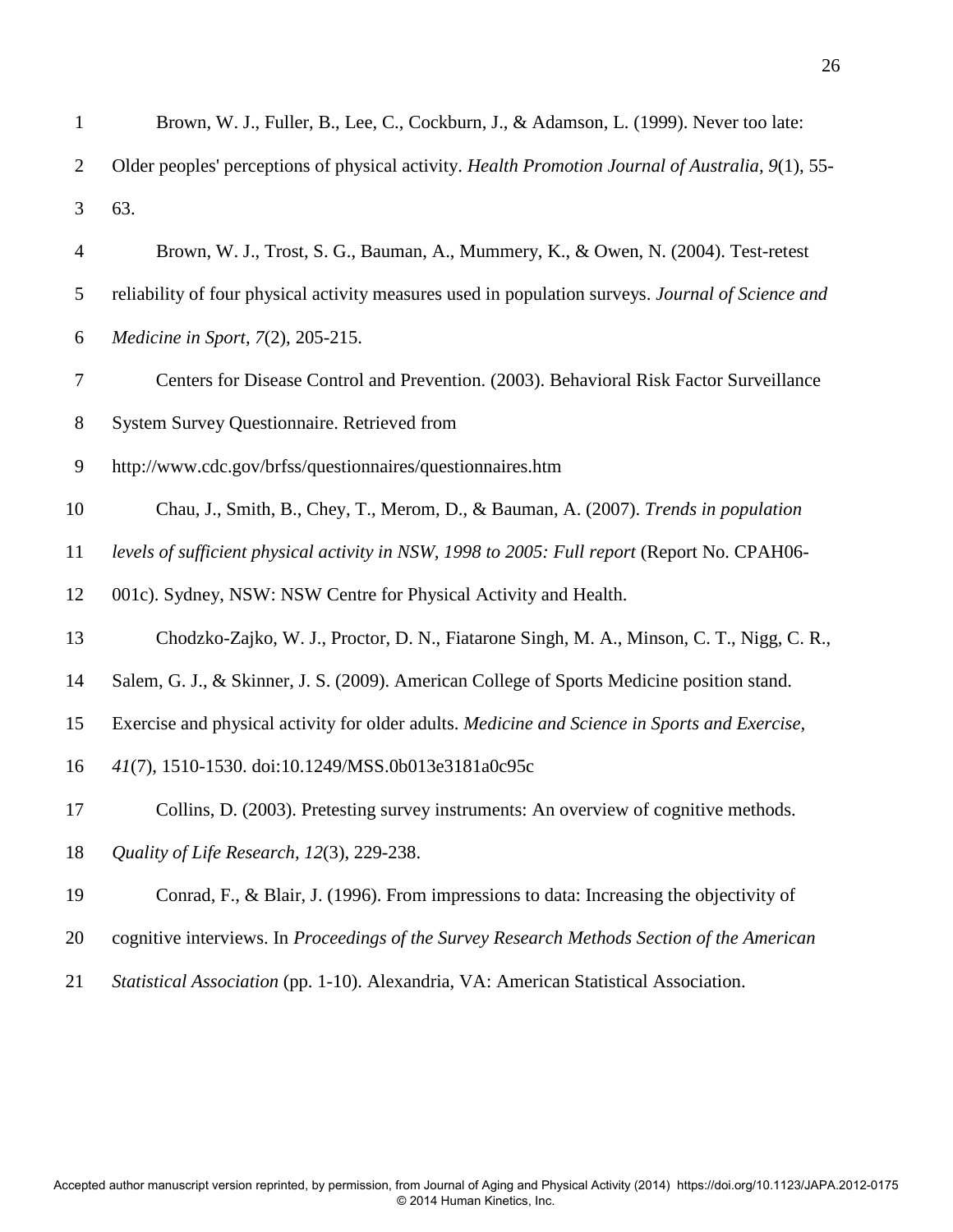| 1              | Craig, C. L., Marshall, A. L., Sjostrom, M., Bauman, A. E., Booth, M. L., Ainsworth, B.        |
|----------------|------------------------------------------------------------------------------------------------|
| $\overline{2}$ | E.,  Oja, P. (2003). International Physical Activity Questionnaire: 12-country reliability and |
| 3              | validity. Medicine and Science in Sports and Exercise, 35(8), 1381-1395.                       |
| $\overline{4}$ | Drennan, J. (2003). Cognitive interviewing: Verbal data in the design and pretesting of        |
| 5              | questionnaires. Journal of Advanced Nursing, 42(1), 57-63.                                     |
| 6              | Durante, R., & Ainsworth, B. E. (1996). The recall of physical activity: Using a cognitive     |
| 7              | model of the question-answering process. Medicine and Science in Sports and Exercise, 28(10),  |
| $8\phantom{.}$ | 1282-1291.                                                                                     |
| 9              | Fisher, R. P., Falkner, K. L., Trevisan, M., & McCauley, M. R. (2000). Adapting the            |
| 10             | cognitive interview to enhance long-term (35 years) recall of physical activities. Journal of  |
| 11             | Applied Psychology, 85(2), 180-189.                                                            |
| 12             | Ham, S. A., Macera, C. A., Jones, D. A., Ainsworth, B. E., & Turczyn, K. M. (2004).            |
| 13             | Preliminary considerations for physical activity research: Variations on a theme. Journal of   |
| 14             | Physical Activty and Health, 1, 98-113.                                                        |
| 15             |                                                                                                |
| 16             |                                                                                                |
| 17             |                                                                                                |
| 18             | Hurtig-Wennlof, A., Hagstromer, M., & Olsson, L. A. (2010). The International Physical         |
| 19             | Activity Questionnaire modified for the elderly: Aspects of validity and feasibility. Public   |
| 20             | Health Nutrition, 13(11), 1847-1854. doi: S1368980010000157                                    |
| 21             | Jobe, J. B., & Mingay, D. J. (1989). Cognitive research improves questionnaires. American      |
| 22             | Journal of Public Health, 79(8), 1053-1055.                                                    |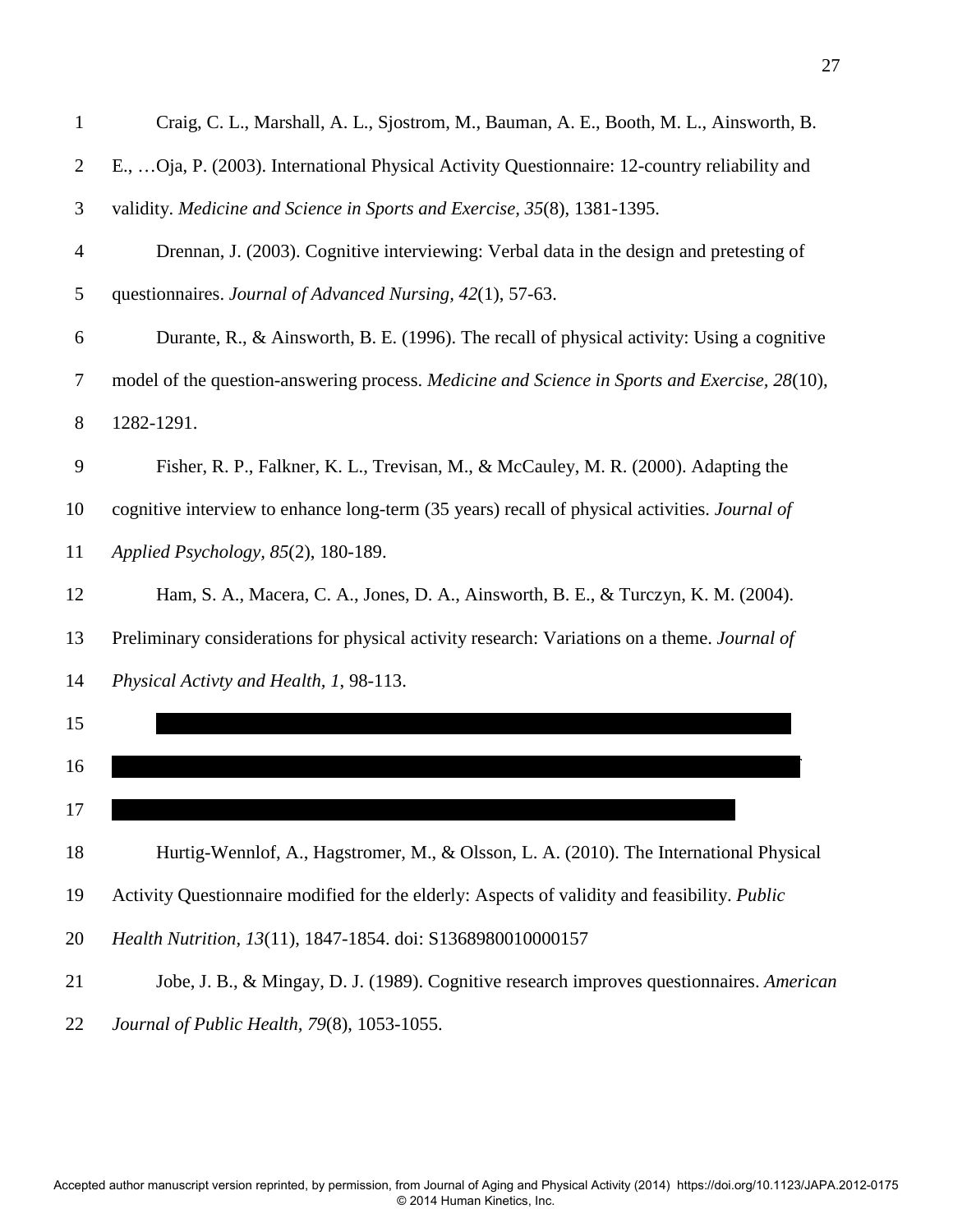| $\mathbf{1}$   | Jonker, C., Geerlings, M. I., & Schmand, B. (2000). Are memory complaints predictive for         |
|----------------|--------------------------------------------------------------------------------------------------|
| $\overline{2}$ | dementia? A review of clinical and population-based studies. International Journal of Geriatric  |
| 3              | Psychiatry, 15(11), 983-991. doi:10.1002/1099-1166(200011)15:11                                  |
| $\overline{4}$ | Lagerros, Y. T., & Lagiou, P. (2007). Assessment of physical activity and energy                 |
| 5              | expenditure in epidemiological research of chronic diseases. European Journal of Epidemiology,   |
| 6              | 22(6), 353-362.                                                                                  |
| 7              | Marshall, A.L., Bauman, A.E., Owen, N., Booth, M.L., Crawford, D., & Marcus, B.H.                |
| $8\,$          | (2004). Reaching out to promote physical activity in Australia: A statewide randomized           |
| 9              | controlled trial of a stage-targeted intervention. American Journal of Health Promotion, 18(4),  |
| 10             | 283-287.                                                                                         |
| 11             | McKenna, J., Foster, L. J., & Page, A. (2004). Exploring recall of physical activity in          |
| 12             | young people using qualitative interviewing. Pediatric Exercise Science, 16(1), 5-14.            |
| 13             | Merom, D., Rissel, C., Phongsavan, P., Smith, B.J., Van Kemenade, C., Brown, W.J., &             |
| 14             | Bauman, A.E. (2004). Promoting walking with pedometers in the community. American Journal        |
| 15             | of Preventive Medicine, 32(4):290-297.                                                           |
| 16             | Nelson, M. E., Rejeski, W. J., Blair, S. N., Duncan, P. W., Judge, J. O., King, A. C.,           |
| 17             | Castaneda-Sceppa, C. (2007). Physical activity and public health in older adults:                |
| 18             | Recommendation from the American College of Sports Medicine and the American Heart               |
| 19             | Association. Medicine and Science in Sports and Exercise, 39(8), 1435-1445.                      |
| 20             | Nigg, C., Hellsten, L., Norman, G., Braun, L., Breger, R., Burbank, P.,  Williams, G.            |
| 21             | (2005). Physical activity staging distribution: Establishing a heuristic using multiple studies. |
| 22             | Annals of Behavioral Medicine, 29(Suppl), 35-45.                                                 |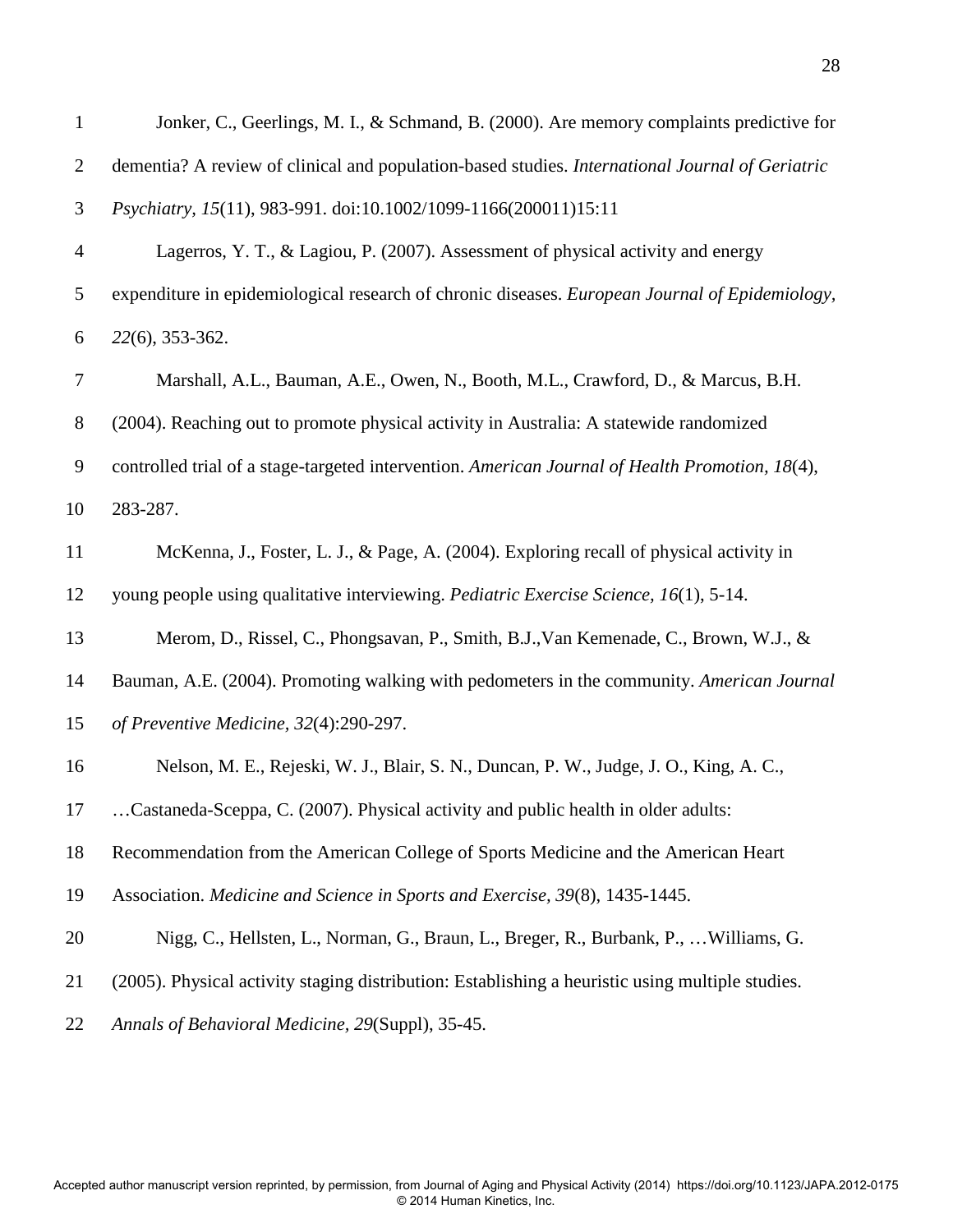| $\mathbf{1}$   | Reeves, M.M., Marshall, A.L., Owen, N., Winkler, E.A.H., & Eakin, E.G. (2010).                  |
|----------------|-------------------------------------------------------------------------------------------------|
| $\overline{2}$ | Measuring physical activity change in broad-reach intervention trials. Journal of Physical      |
| 3              | Activity & Health, 7(2):194-202.                                                                |
| 4              | Rzewnicki, R., Van den Auweele Y., & De Bourdeaudhuij, I. (2003). Addressing                    |
| 5              | overreporting on the International Physical Activity Questionnaire (IPAQ) telephone survey with |
| 6              | a population sample. Public Health Nutrition, 6(3), 299-305.                                    |
| 7              | Timperio, A., Salmon, J., & Crawford, D. (2003). Validity and reliability of a physical         |
| $8\,$          | activity recall instrument among overweight and non-overweight men and women. Journal of        |
| 9              | Science and Medicine in Sport, 6(4), 477-491.                                                   |
| 10             | Tomlin, S., Joyce, S., & Patterson, C. (2012). Health and wellbeing of adults in Western        |
| 11             | Australia 2011: Overview and trends. Perth, WA: Government of Western Australia Department      |
| 12             | of Health.                                                                                      |
| 13             | Topolski, T. D., LoGerfo, J., Patrick, D. L., Williams, B., Walwick, J., & Patrick, M. B.       |
| 14             | (2006). The Rapid Assessment of Physical Activity (RAPA) among older adults. Preventing         |
| 15             | Chronic Disease, 3(4), A118.                                                                    |
| 16             | Tourangeau, R. (1984). Cognitive science and survey methods: A cognitive perspective. In        |
| 17             | T. Jabine, M. Straf, J. Tanur, & R. Tourangeau (Eds.), Cognitive aspects of survey design:      |
| 18             | Building a bridge between the disciplines (pp. 73-100). Washington, DC: National Academy        |
| 19             | Press.                                                                                          |
| 20             | Tourangeau, R., Rips, L.J., & Rasinski, K. (2000). The psychology of survey response.           |

21 Cambridge, UK: Cambridge University Press.